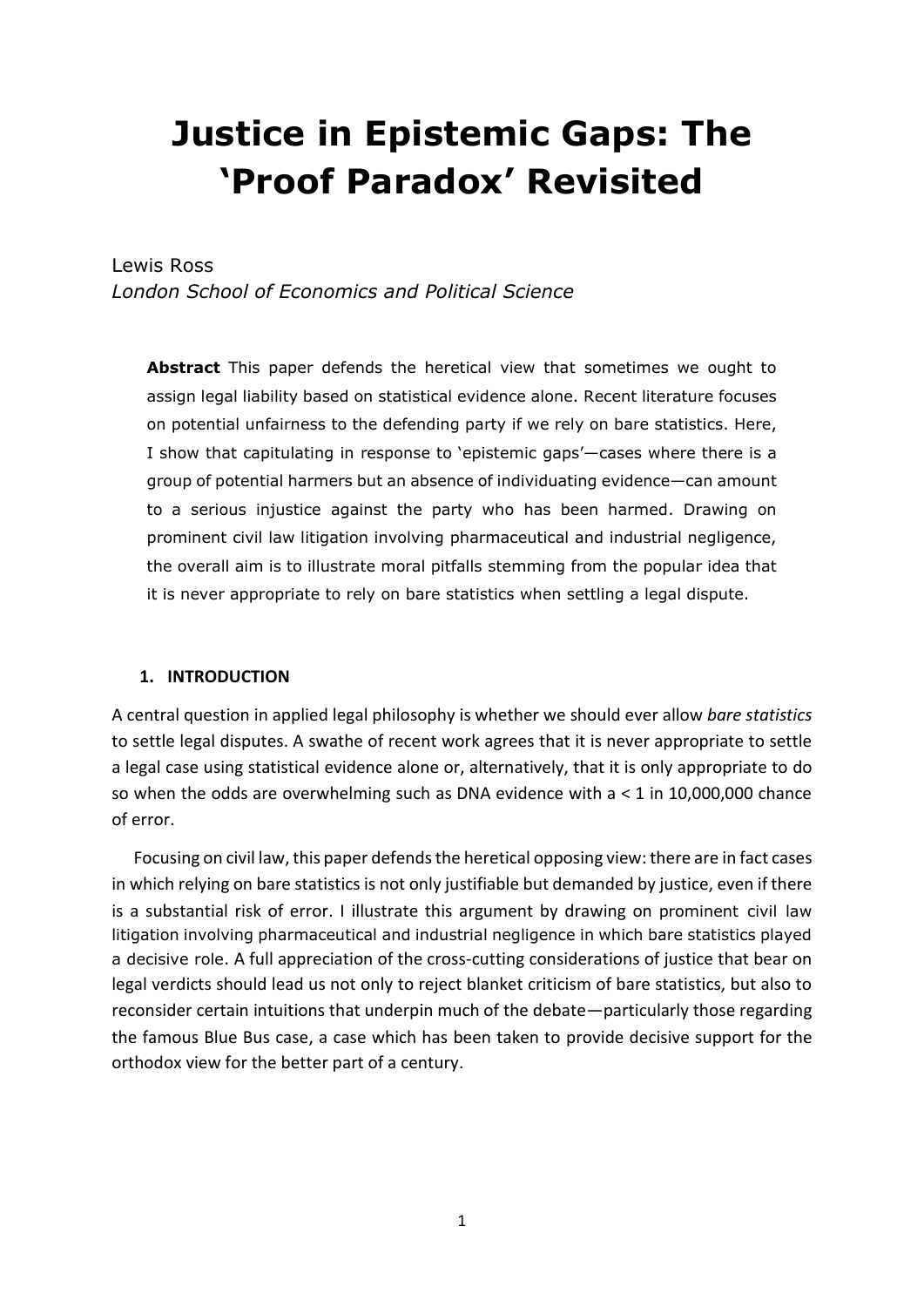## **2. THE AVERSION TO BARE STATISTICS**

Recent philosophical work on legal statistics is motivated by a class of cases known as the 'proof paradox'. Proof paradoxical cases are scenarios in which the only evidence against the defending party (relative to some essential claim) is statistical. <sup>1</sup> Canonical examples, drawing on an older body of legal scholarship, are the following:

**BLUE BUS:** A bus negligently causes injury to a pedestrian, but it is not known which company the bus belongs to. On the route where the accident occurred, the *Blue Bus Company* runs 65% of the buses. There is no further information. [Adapted from Tribe 1971]

**PRISONERS:** 100 prisoners are exercising in the prison yard. Suddenly 99 of them attack the guard, putting into action a plan that the 100th prisoner knew nothing about. The 100th prisoner played no role in the assault and could have done nothing to stop it. There is no further information that we can use to settle the question of any particular prisoner's involvement [Redmayne 2008]

The BLUE BUS scenario concerns liability for a civil wrong—a negligent harm, typically called a 'tort'—while the PRISONERS case primarily concerns criminal wrongdoing, although many crimes can also be pursued as civil wrongs. In this paper the focus will be on civil law, although I will make some dialectical observations encompassing criminal cases.<sup>2</sup>

According to a popular view, it would be inappropriate to find against either the Blue Bus Company or any individual prisoner in these cases.<sup>3</sup> This common judgement is puzzling, especially if we focus on civil law. After all, the standard of proof operative in civil law is the *balance of probabilities*. This means that if the evidence supports a given fact on the balance of probabilities then that fact must be *treated as if it were true* by the court. The following judicial quote explains the idea well:

In ordinary (non-lawyers') language, to say that one regards something as 'probable' is by no means to say that one regards it as 'established' or 'proved'. Yet in the civil courts, where we say that a pursuer must prove his case on a balance of probabilities, what is held to be probable is

<sup>1</sup> For simplicity I often use the Scots' law terms 'pursuer' and 'defender' when referring to the sides in a legal case. Pursuer is equivalent to 'plaintiff' (in US law) or 'claimant' (in English law).

<sup>&</sup>lt;sup>2</sup> The important differences between criminal and civil law are many. Firstly, false positives are widely considered less acceptable in the criminal context. Secondly, it is harder to reconcile the use of bare statistics with the criminal 'beyond a reasonable doubt' standard of proof than with the civil 'balance of probabilities' standard. And thirdly, while an important argument against bare statistics in the criminal law has turned on supposing that probabilistic evidence cannot sanction beliefs or assertions involving moral blame, it is controversial whether moral blame plays any role in civil judgments. My own view is that the standards of criminal proof have a different justificatory basis than the standards of civil proof, one requiring the former to be interpreted in a particularly exacting way (Ross ms).

<sup>&</sup>lt;sup>3</sup> Not only philosophers have these judgements; they have been empirically vindicated by psychologists under the guise of the 'Wells' effect', so named due to Wells (1992).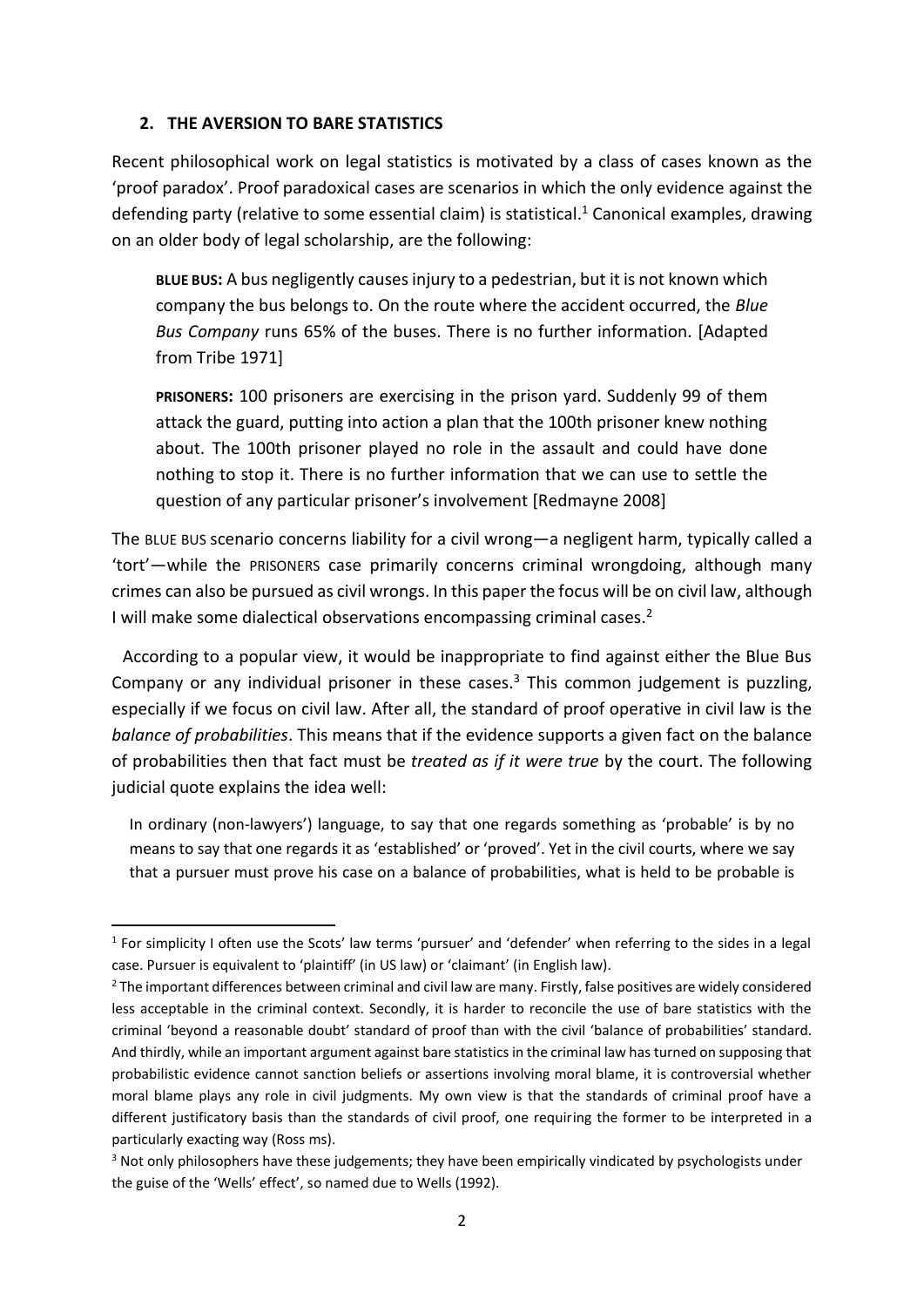treated as 'proved'. [Lord Prosser in *Dingley v The Chief Constable*, *Strathclyde Police* 1998 SC 548]

Since proof paradoxical cases seem to involve *by stipulation* evidence that supports liability on the balance of probabilities, how can we explain or justify our reluctance to rely on statistical evidence?

Many explanations have been proposed, often drawing from contemporary epistemology. For example, it has been claimed that bare statistics lack the right sort of *causal connection* to the truth (prominently Thomson 1986); that statistics do not rationally support *outright belief* (e.g. discussed by Buchak 2014); that statistics fail to be *sensitive* to the truth in the right way (e.g. discussed by Enoch et al. 2012); that statistics are not *counterfactually safe* (e.g. see Pritchard 2015; 2018 or Pardo 2018), that statistics do not provide *normic justification* (see Smith 2018), that statistics fail to eliminate salient *error-possibilities* (see Gardiner 2019), or that statistics cannot generate legal *knowledge* (e.g. see Littlejohn 2020 or Moss 2016; forthcoming). These approaches claim there is a generic problem with bare statistics which can be traced back to some deficiency in its epistemic power. Almost all of these views are stated categorically, opposing reliance on bare statistics across the board, treating civil and criminal cases alike.<sup>4</sup> Some views make exceptions for statistical evidence involving truly miniscule chances of error—for instance, DNA evidence, which can be notionally accurate to a .9999999 degree of confidence—while upholding the rejection of bare statistics in familiar 'low odds' cases.<sup>5</sup> A defence of imposing liability in cases like BLUE BUS is heretical within recent philosophical discussion.<sup>6</sup>

A natural response is to return to a question posed by Enoch, Spectre and Fisher in their seminal (2012) paper. Paraphrased, the worry is: 'Fine, perhaps statistics lack certain epistemic properties. *But why should the law care*?' After all, following where bare statistical evidence leads is a reliable way to deliver the correct verdict, if we take a probabilistic interpretation of reliability. Indeed, bare statistics can be *more likely* to lead us to the truth than other types of evidence on which we routinely rely (consider the notorious unreliability of the eye-witness). The sharpest version of the challenge can be pressed as follows: why should the law countenance *accuracy sacrifices* by precluding verdicts based on bare statistics and valorising epistemic properties like knowledge?

<sup>4</sup> There is also a legal literature which attempts to vindicate the aversion to bare statistics by offering new ways to understand the standard of proof (e.g. Cheng 2013) and the nature of legal fact-finding (e.g. Sullivan 2019). While this approach is predominant, there has been some dissent. See Egglestone (1980) for an early rejection of the puzzle. Hedden and Colyvan (2019) defend a probabilistic conception of the standard of proof against the idea that bare statistics are particularly paradoxical; Ross (2021a) argues against the supposed parallel between individualistic and legal epistemology; Krauss (2020) offers a legally-informed rebuttal of recent criticism of bare statistics.

<sup>&</sup>lt;sup>5</sup> For example, see Cheng and Nunn (2016), Enoch and Fisher (2019), Di Bello (2019).

<sup>6</sup> See Ross (2021b) for an alternative criticism of this orthodoxy, appealing to cases involving conjunctions of different types of statistical evidence.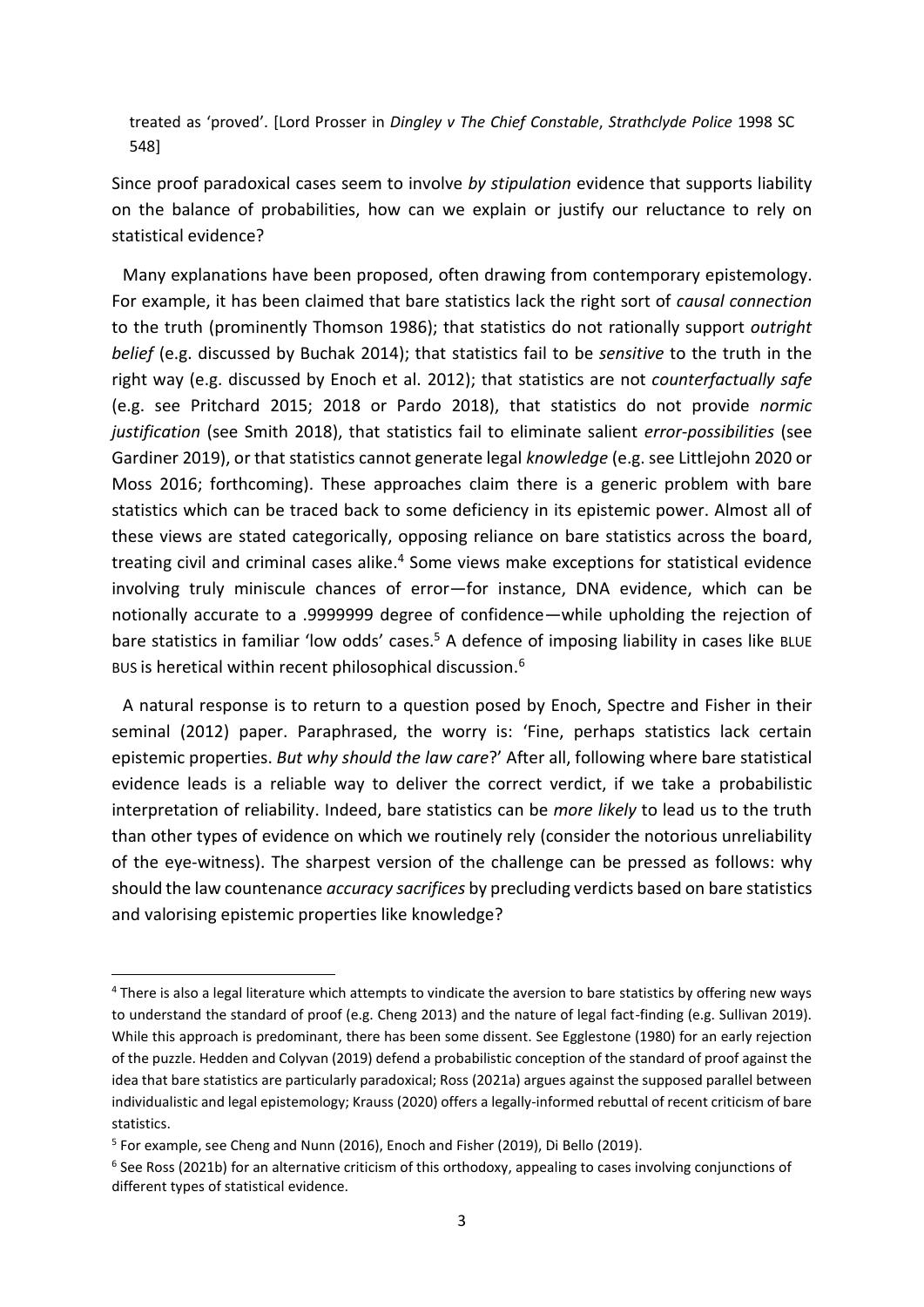One way to answer this question is to focus on the possibility that relying on bare statistics might inflict or risk inflicting an *injustice* upon the defending party. This strategy is particularly appealing when—as many authors do—we make criminal versions of the proof paradox the primary focus of the debate. For example, in the PRISONERS case, our mind is immediately drawn to the unhappy possibility of a prisoner suffering sanctions for a crime they are entirely innocent of. Particularly when criminal punishment is at stake, the failure to preclude these possibilities can strike us as deeply unfair—surely we need to do more in order rule out false convictions? Precisely this intuition has been seized upon in recent work. Pritchard (2018) suggests that bare statistics, being counterfactually unsafe, are morally problematic because they create too much of a certain type of *risk* of false convictions; Littlejohn (2020) suggests that only evidence which can yield legal *knowledge* satisfies moral principles concerning when blame can be considered reasonable; and Smith (2021) explores the idea that, in lieu of a certain type of epistemic *justification*, allowing bare statistics to win the day commits us to deliberately harming the innocent in certain scenarios.<sup>7</sup>

The current dialectic of the debate then is as follows: it has been widely noted that we can explain intuitive reluctance to rely on bare statistics by appealing to theories from epistemology that pinpoint the absence of some generic epistemic property. A natural way to explain why *this* epistemic property is so important for legal purposes is to suppose that it aligns with *moral* constraints on evidence law that require us to eschew bare statistics when deciding legal cases.

This analysis offers a satisfying way to connect epistemic and moral concerns. However, although this approach certainly directs the debate in the right direction, I contend that it is incomplete in various important respects: indeed, I claim that some of these respects are so important as to in fact recommend an entirely different solution to certain proof-paradoxical cases. The current literature has identified some important pro tanto moral concerns with basing a legal verdict on the basis of bare statistical evidence. However, by focusing only on injustice to the *defending* party, we fail to account for the existence of moral imperatives that speak against leaving a harmed party without redress. It is to these imperatives I now turn.

## **3. THE INJUSTICE OF REJECTING STATISTICAL EVIDENCE**

Doctrines of evidence law that prevent us from issuing a verdict on the basis of certain types of evidence are double-edged. Although precluding positive verdicts relying on some class of fallible evidence *E* removes the possibility that *E* can be used to undergird a *false* verdict, it also ensures that *E* cannot be used to secure a *correct* conviction or attribution of liability.

 $<sup>7</sup>$  Legal scholars have also appealed to moral strategies (or something like them) to argue against bare statistics:</sup> see Wasserman (1992), Stein (2005), and more recently Nunn (2015). See Redmayne (2008: 292-296) and Pundik (2008) for discussion.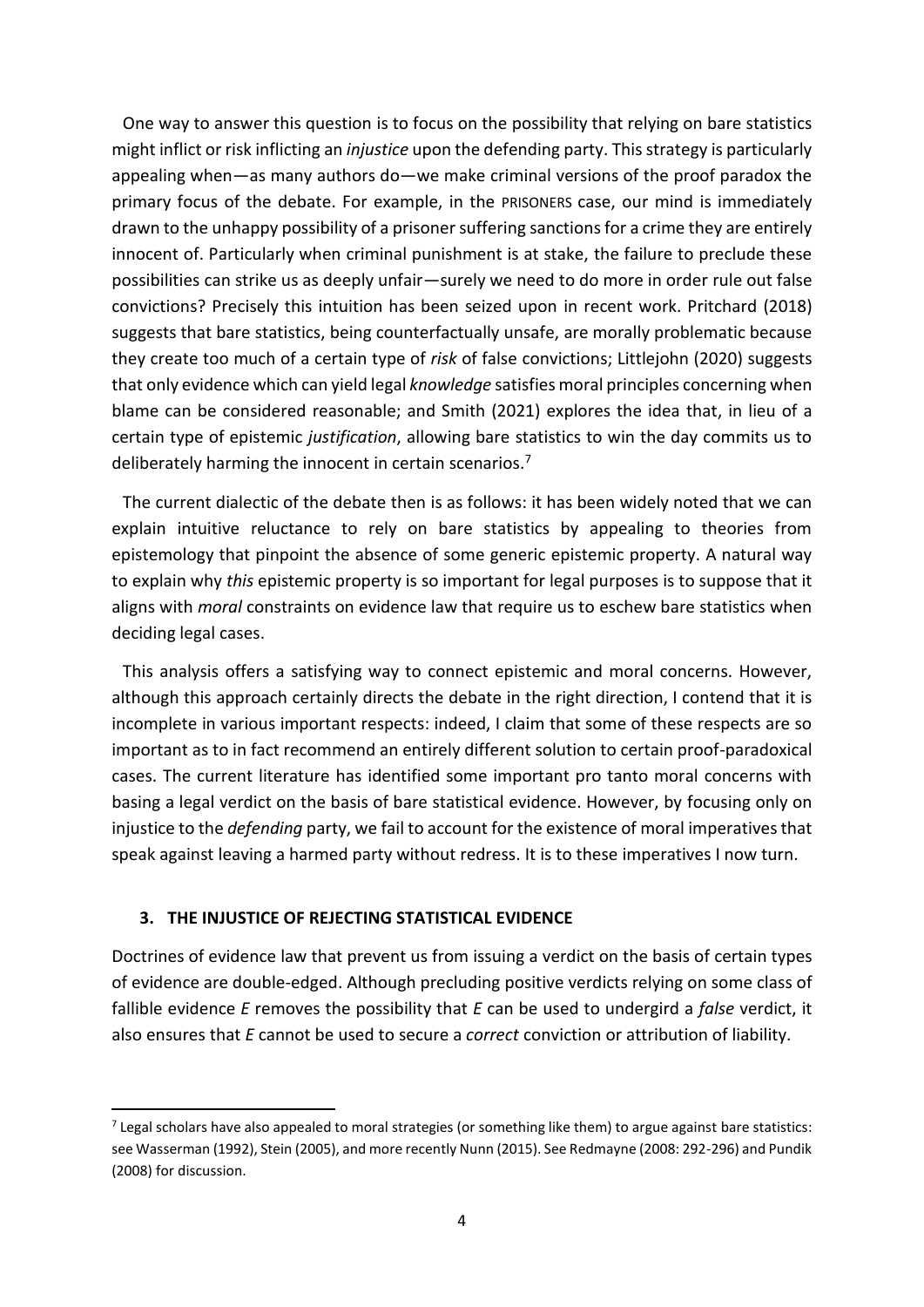As our concern here is primarily with civil law, reconsider the BLUE BUS case. While it might seem unfair were the Blue Bus Company to be found responsible on the basis of mere statistical probability, the other side of the coin is that there is a party which has suffered injury and faced with the prospect of it going uncompensated. For, if all we have to go on are statistics, and we are contemplating a rule on which bare statistics can never be sufficient to impose liability, then in such cases the claim of the *injured party* is doomed to failure. When a party is negligently harmed and cannot receive legal redress, this itself amounts to an injustice which goes unrectified. This observation should give us pause. If the *rejection* of bare statistics leads to an injustice of some description, the simple moral account offered earlier cannot be the full story. Hence, we need a broader conception of the sorts of considerations relevant to the debate on bare statistics. To begin, we will need to make some germane points about evidence law.

The policy-like ramifications of precluding verdicts based on certain types of evidence puts pressure on the idea that we can decide how to treat bare statistics simply by looking at generic facts about their epistemic power, without thinking about the broader implications of endorsing any such rule. What do I mean by the *policy-like* ramifications of evidence law? Let me explain. Although recent debates are motivated by individual 'proof-paradoxical' scenarios, in reality these cases would be decided with reference to the applicable tenets of evidence law. There are two aspects of evidence law worth noting here. Firstly, the relevant principles will be used not just to settle the case at hand but an entire class of relevantly similar cases. And secondly, evidence law can be altered (or left unaltered) in service of broader socio-juridical goals.<sup>8</sup> Putting these points together, we see that deciding upon the right principles of evidence law requires us to think about their broader effects multiplied over a number of similar cases. So, for example, we might decide to exclude (i.e. render inadmissible) evidence gained through police impropriety even though such evidence might be highly reliable in a given instance—however, the *cumulative* effect of admitting such evidence over many cases might serve to encourage police misconduct and hence incubate unfairness. As I have emphasised elsewhere, the debate on statistical evidence is not about admissibility: rather it is whether such evidence is *sufficient* to undergird a legal verdict. Nevertheless, if we decided to endorse a rule on which bare statistical evidence was deemed insufficient evidence across the board, then we would be pre-committing ourselves to favouring the defending party in *every single case* with structural similarities to BLUE BUS. The question then becomes whether the cumulative effect of such a rule might frustrate broader concerns of justice or social goals that we might expect the legal system to care about?

Of course, it is entirely appropriate to have a natural concern about revising *downwards* the epistemic standards that must be met before imposing a legal sanction. But this worry should not be overstated. Evidence law is malleable and evolves in response to perceived injustices

<sup>&</sup>lt;sup>8</sup> See Stein (2005) for a lawyer's perspective on these issues.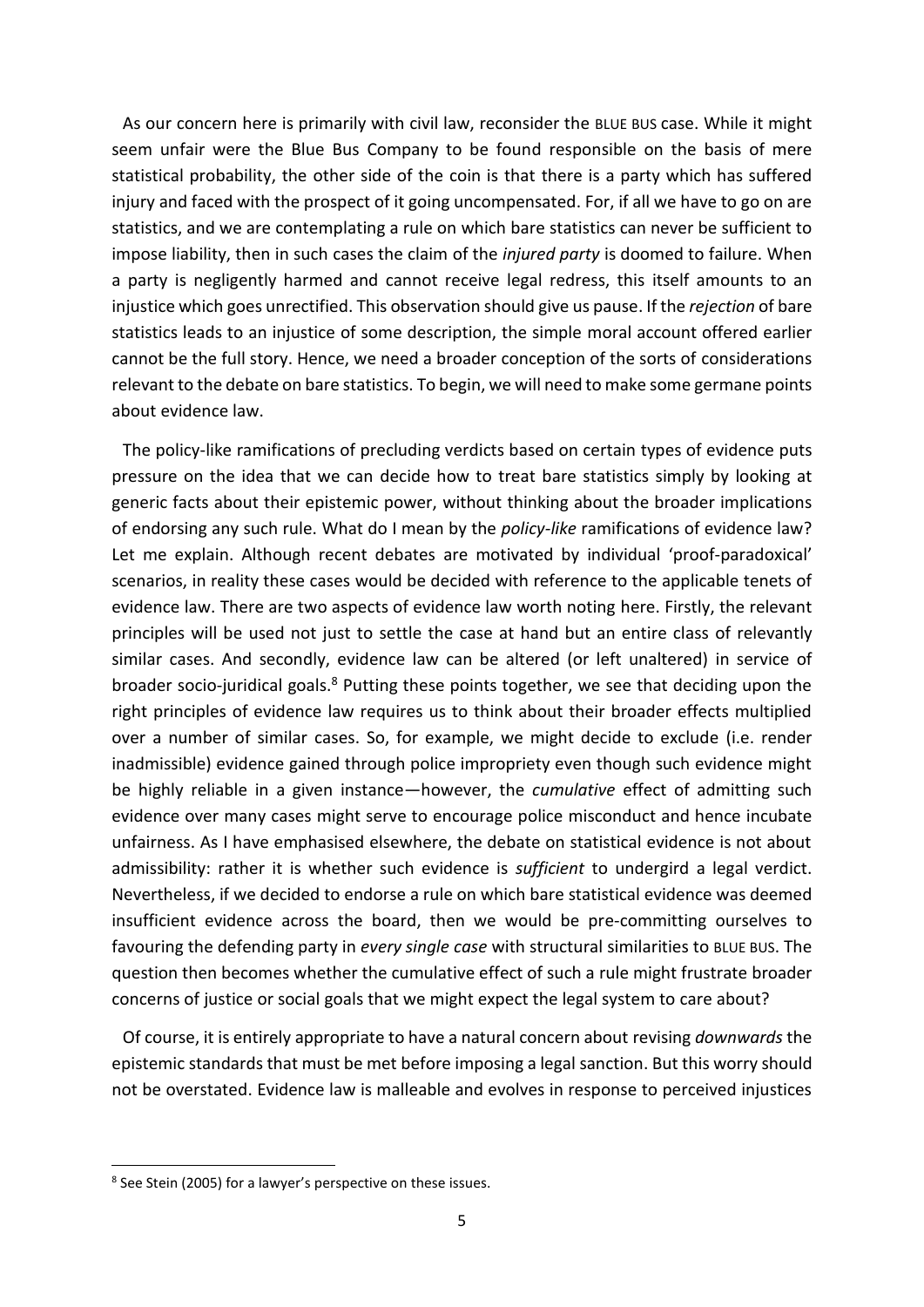within the trial process; there is nothing God-given about the current standards.<sup>9</sup> More importantly, adjusting downwards certain legal protections can be a way of dealing with *structural imbalances* surrounding the sufferance of certain harms. For instance, a very important debate concerns whether certain aspects of evidence law should be *weakened* in cases involving sexual assault as a way to address the perennially low conviction rates of such crimes. A guiding thought is that, due to engrained sexist attitudes, myths surrounding consent, and the uniquely private nature of many sexual offences, the law is in some sense 'stacked against' victims of sexual assault. Some argue that we should remove certain protections in favour of the defendant—for example, corroboration requirements in which two independent sources of evidence are needed for conviction $10$ —to remedy this imbalance in sexual assault trials. For my purposes it is irrelevant where you sit on the first-order question about how exactly to deal with this aspect of criminal justice. We may, ultimately, reject such arguments about criminal practice. But, it is clearly legitimate to debate whether we ought to reconsider tenets of evidence law in order to address broader structural imbalances concerning how certain harms are processed in the legal system.

With these considerations about the double-edged nature of evidence law on the table, I will now turn to look more closely at the civil law before identifying two prominent commonlaw examples which illustrate that rejecting bare statistics can lead to serious injustice.

## *3.1 A Closer Look at the Law*

In keeping with the tenor of recent philosophical work, we have proceeded at a high level of generality. However, fully appreciating how legal developments relate to the philosophical debate surrounding statistical evidence will require a little more precision in discussing the nuts and bolts of the law.

Earlier we introduced the 'balance of probabilities' standard of proof operative in civil law. Moving beyond the standard gloss provided in philosophical discussions, it is important to now recognise that legal proof involves a number of different elements—*each* which must individually (rather than collectively) be established on the given standard of proof.<sup>11</sup>

To establish liability for a negligent harm, the pursuer must prove:

**HARM:** The pursuer suffered *harm.* 

<sup>9</sup> E.g. see Laudan (2006) for an argument that the 'beyond reasonable doubt' standard in criminal law is too favourable to defendants and fails to exhibit enough concern for the danger posed by repeat offenders. Gardiner (2016) provides statistically-informed criticism. I also reject Laudan's argument in Ross (ms).

<sup>&</sup>lt;sup>10</sup> The requirement of corroboration is found most prominently in Scots' law. While the corroboration rule has been retained in general, exceptions have been introduced that relax this requirement.

<sup>11</sup> Readers might notice that the *overall probability* of each of these being true might fall <.5 even if each is established to a >.5 likelihood. This is known as the 'conjunction paradox' and working out how best to react to it is a perennial puzzle in legal theory. See Pardo (2019: 266-282) for a survey of possible responses.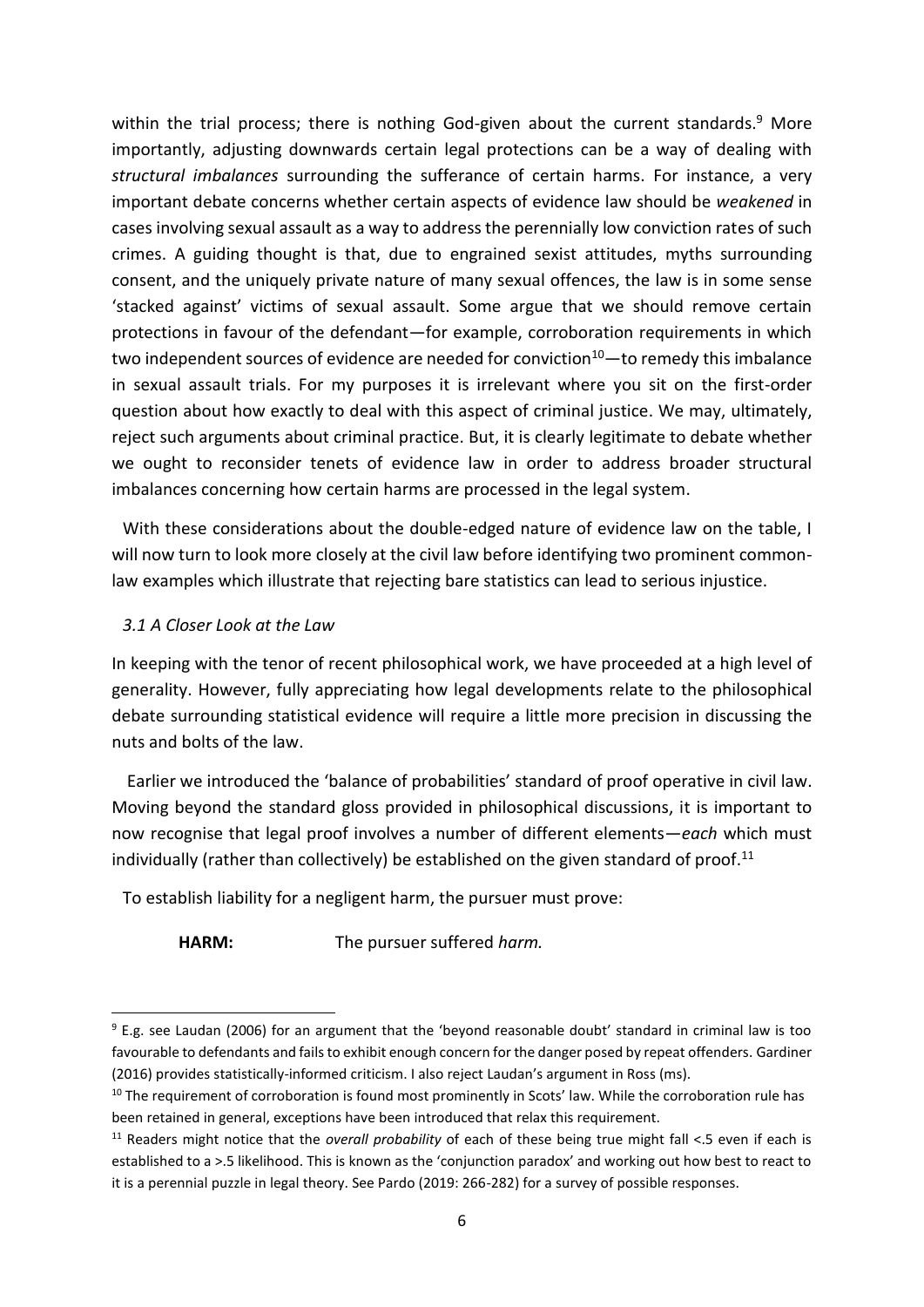| <b>DUTY OF CARE:</b> | The defender had a <i>duty of</i> care towards the pursuing party.   |
|----------------------|----------------------------------------------------------------------|
| <b>NEGLIGENCE:</b>   | The defender acted <i>negligently</i> (breached their duty of care). |
| <b>CAUSATION:</b>    | The defender's negligence caused the harm complained of.             |

In what follows, I focus primarily on CAUSATION. The conventional notion of causation incumbent on the pursuer to prove is a counterfactual notion that must be established through a simple 'but for' test—X is treated as causing Y if it is shown that Y would not have occurred but for X.<sup>12</sup>

Proving the causal element turns out to be an impossibility in certain important cases involving substantial negligent harms—cases in which we fall into what I term an *epistemic gap*. Bare statistics can play a crucial role as surrogate evidence in these cases. The cases I discuss below have structural similarities with BLUE BUS, without being entirely isomorphic. Nonetheless, considering them will furnish us with strong reasons to reconsider the currently dominant hostility to bare statistics. A secondary purpose of considering these cases is to highlight, contrary to a common refrain in the proof-paradox literature, that the law is no stranger to allowing bare statistics to carry the day in certain instances.

## **Asbestos, Mesothelioma, and Heavy Industry Labourers**

Asbestos is a naturally occurring mineral used sporadically by humans since the Stone Age but found intensive application as an insulator and fire retardant in the construction and shipbuilding industries. Evidence of the harmful nature of asbestos on the human respiratory system has existed since around 1900, but most jurisdictions only restricted asbestos near the end of that century. Asbestos exposure causes respiratory diseases such as mesothelioma which are painful, debilitating, and often fatal. Typical sufferers are working-class males once employed in heavy industry and exposed to asbestos dust in the workplace, and their partners who were exposed to asbestos dust on contaminated work clothes.

In civil cases brought by labourers attempting to win compensation for being negligently exposed to asbestos by their employers (e.g. due to a lack of protective equipment like facemasks), establishing a causal link between any particular period of asbestos exposure and contraction of illness was often impossible. Not only do we have an imperfect understanding of the underlying mechanisms generating diseases like mesothelioma, but crucially, a career in the heavy labour industry often involved transient employment by different corporations in almost every case, victims had been exposed to asbestos over many years, by different employers, and in different contexts. Those bringing the cases were simply unable to adduce evidence establishing that any particular employer was responsible for causing the diseases

 $12$  As with philosophy of causation, there are hard cases that have prompted alternative proposals of legal causation. See Moore (2019) for survey and critique.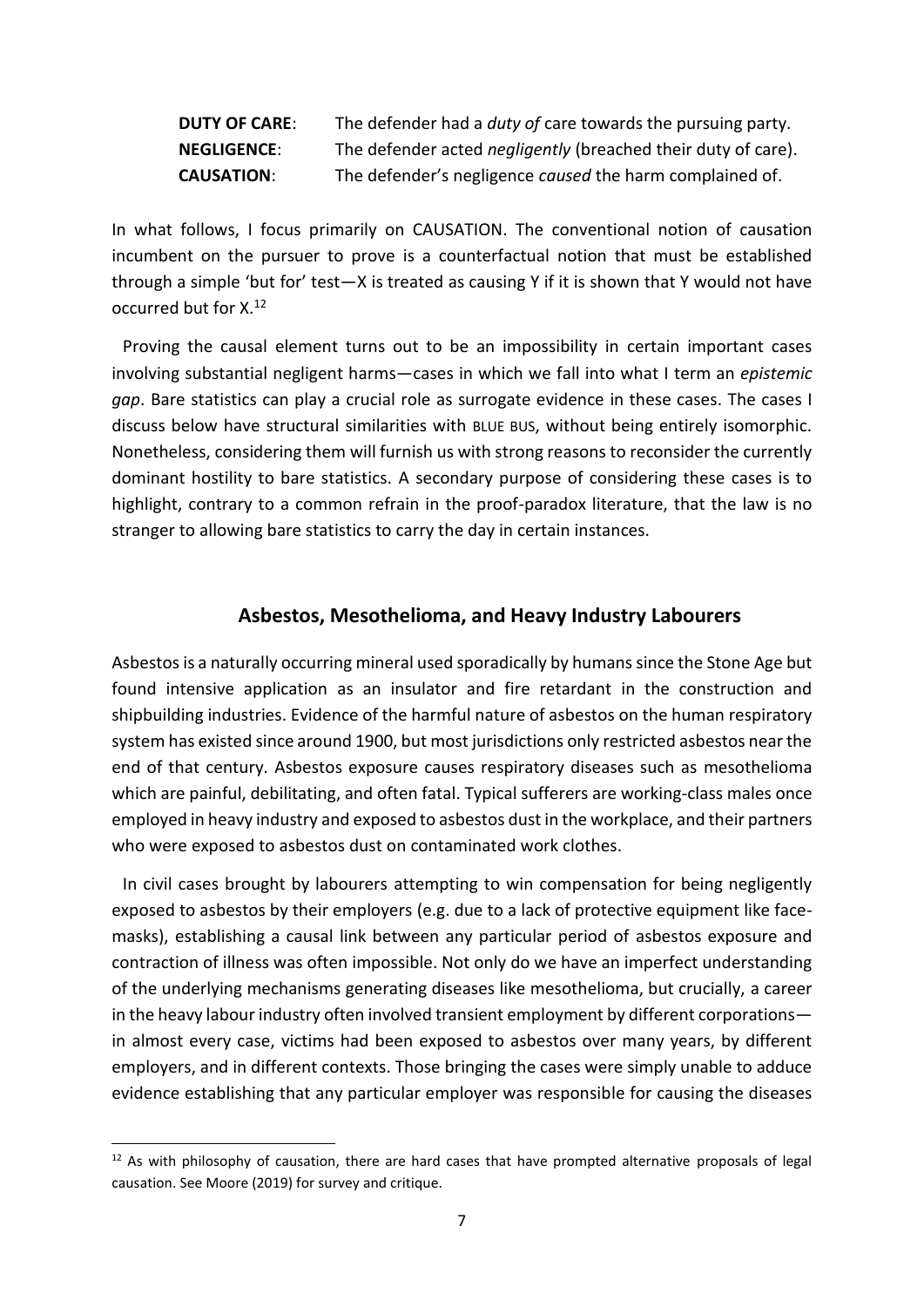that were subjecting them, in some instances, to a slow and lingering death. Evidence like: "A exposed B to asbestos dust for five years" does not satisfy the traditional 'but for' test that lawyers use to establish causation of a specific outcome such as a disease. (One might object that these cases involve joint causation. However, intriguingly, a popular medical theory at the time was that mesothelioma is not 'dose dependent' and can be caused by a single fibre of asbestos. In this sense, the assumption truly was that a single party caused the illness.)<sup>13</sup> There was an epistemic gap with respect to which particular employer's negligence caused the disease. As a result, the lawsuits brought by those who had been poisoned in this way were doomed to fail. Consequently, an entire class of people, these labourers being among the more vulnerable groups in society, were systematically unable to receive justice after contracting diseases while employed by large and extremely profitable multinational corporations who demonstrated a marked indifference to their safety.

Epidemiological evidence—that is, *statistical evidence* about the risk of disease associated with exposure to asbestos dust<sup>14</sup>—was generally not considered to be a satisfactory way of establishing a *causal* connection between negligent exposure and eventual contraction of mesothelioma. However, in a series of cases beginning with *Fairchild v Glenhaven Funeral Services 15 ,* developed in *Barker v Corus<sup>16</sup>* and terminating in *Sienkiewicz* v *Greif<sup>17</sup>* , the courts developed a series of principled exceptions to the usual requirements of legal proof in order to rectify this situation.<sup>18</sup> In short, the courts held that in asbestos cases where ordinary proof of causation is impossible, we can instead rely upon bare statistical evidence about the risk of disease resulting from a period of negligent exposure to asbestos. As a result, a negligent employer who had materially increased the risk of a given victim contracting mesothelioma could be held liable for causing the disease.

Specifically, the liability of the employers was 'joint and several': the pursuer could fully recover against any employer who had materially increased the risk of the eventual harm. Individual employers held liable, in turn, could recover from each other in proportion to the risk they had created. The advantage of joint and several liability is that it enables full redress even when some employers no longer exist as a legal entity.

<sup>&</sup>lt;sup>13</sup> The 'single fibre' theory is now less popular.

<sup>14</sup> Epidemiological evidence is structurally similar to statistical evidence in other proof-paradoxical cases, involving a reference-class (humans exposed to asbestos dust) and a frequency (instances of disease in members of that reference-class). The difference is that it involves multiple reference-classes: (i) exposure to merely environmental levels of asbestos, and (ii) exposure to varying occupational levels of asbestos. By comparing the two, it is possible to get an estimated increase in risk of disease as a result of occupational exposure.

<sup>15</sup> [2002] UKHL 22

<sup>16</sup> [2006] 2 A.C. 572

<sup>&</sup>lt;sup>17</sup> [2011] UKSC 10

<sup>&</sup>lt;sup>18</sup> For legal commentary, see Steel and Ibbetson (2011). I should flag that legal interpretation of these cases is controversial. For my purposes, these controversies are not especially important: I submit that my reading is normatively plausible irrespective of disagreements about how to interpret the judicial dicta.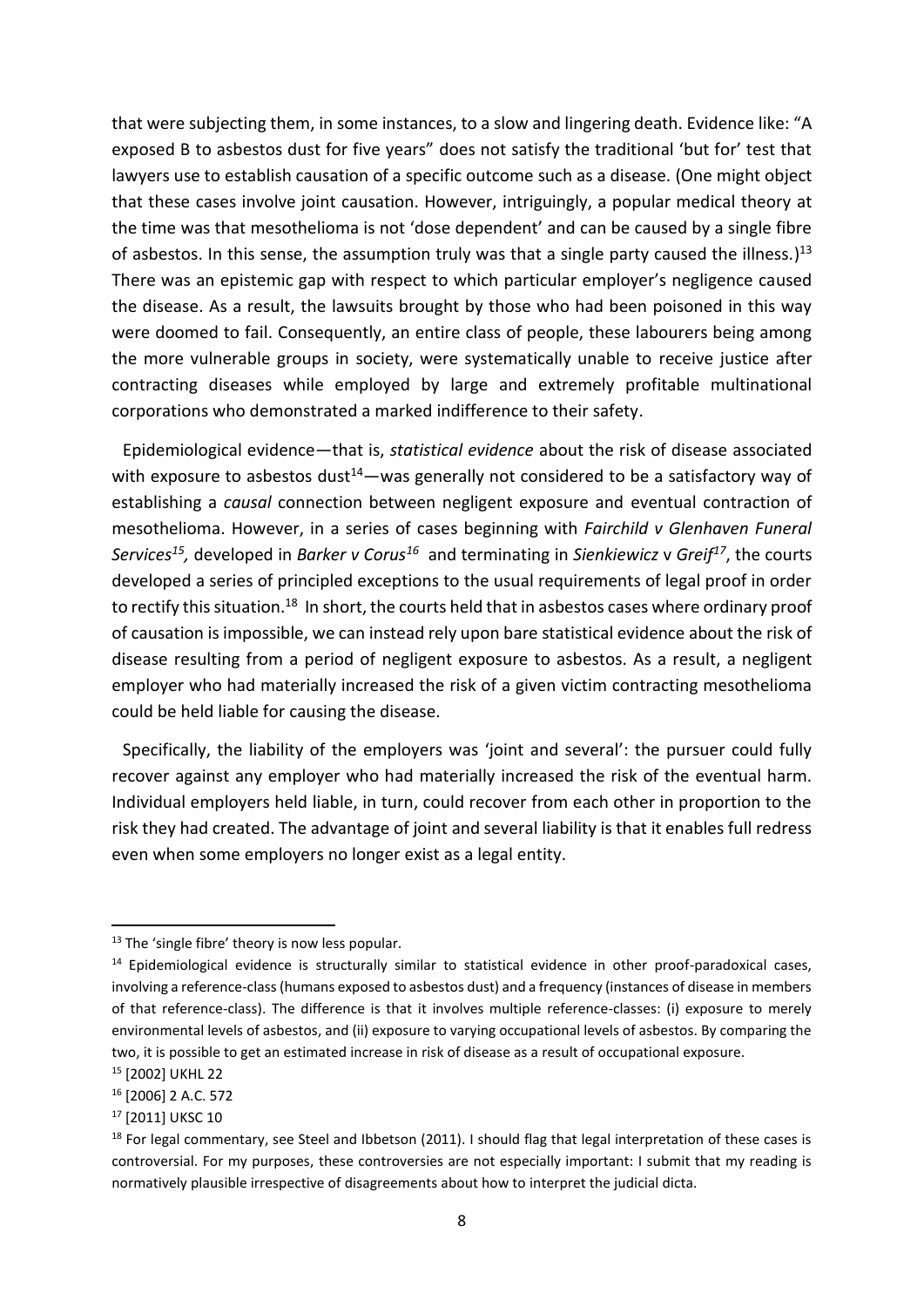The courts' reasoning here was plainly influenced by the thought that, as a matter of policy, it would be unjust to deny pursuers any legal recourse in these types of case. In the most influential of these cases, Lord Bingham concludes:

…there is a strong policy argument in favour of compensating those who have suffered grave harm, at the expense of their employers who owed them a duty to protect them against that very harm and failed to do so, when the harm can only have been caused by breach of that duty and when science does not permit the victim accurately to attribute, as between several employers, the precise responsibility for the harm he has suffered. I am of opinion that *such injustice as may be involved in imposing liability on a dutybreaking employer in these circumstances is heavily outweighed by the injustice of denying redress to a victim*." Per Lord Bingham at para 33, *Fairchild v Glenhaven Funeral Services* [2002] UKHL 22

In endorsing such a position, the courts acknowledged that there might be reasons to worry about using bare statistics to impose liability—but held that these are outweighed by the importance of avoiding an approach that would systematically preclude industrial labourers from receiving compensation for asbestos-related illnesses.

# **Carcinogenic Drugs and Market-share Liability**

Throughout medical history there are instances in which a drug is developed and prescribed to alleviate some ailment, only for that drug to later be determined harmful in its own right. During the mid-20<sup>th</sup> century, a number of companies were involved in producing a synthetic oestrogen compound—diethylstilbesterol or 'DES'—that was given to pregnant woman as an anti-miscarriage drug. Around thirty years later it became public knowledge that DES was a cause of various cancers in the daughters of mothers who had taken the drug. It was further found that the companies involved in producing the drug had failed to test and advertise it in a responsible way, and therefore had been negligent in fulfilling their duty of care towards consumers.

As with the asbestos cases, proving the causal element of the tort was extremely difficult. The impediment was that a number of different companies had been involved in the manufacture of DES and it was not feasible, over thirty years later, for any individual sufferer to work out which of the various candidate companies had produced the particular tablets that had caused their cancer. Again, those who had been negligently harmed found themselves facing an epistemic gap with respect to causal responsibility. Therefore, the women bringing these cases were doomed to fail—to their extreme detriment as they would often be facing considerable healthcare costs, and to the benefit of the pharmaceutical corporations who had otherwise acted in a negligent way. Clearly, there was a public policy imperative that these women not be left without legal recourse.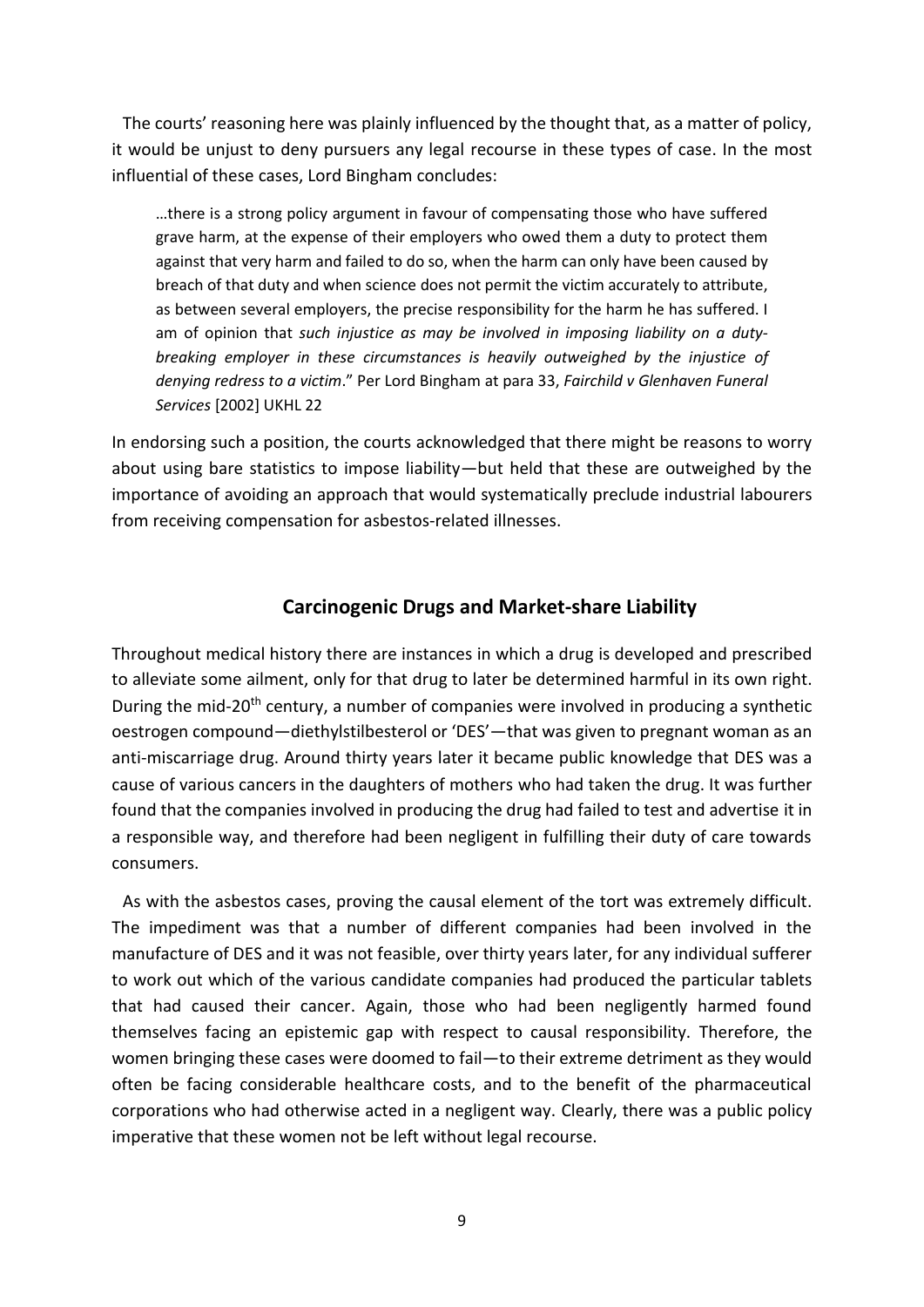The evidence that *was* available in these cases was a statistical analysis of the respective market-share of the companies involved in manufacturing the drug at the time the drug was being sold. In other words, market-share information provided the courts with a statistical probability that a given company was responsible for the harm caused to a given sufferer. In a very famous case—*Sindell v. Abbott Laboratories*<sup>19</sup>—this statistical evidence was used to develop the doctrine of '*market-share liability*'. <sup>20</sup> The essence of this doctrine was that liability could be assigned to the negligent companies on the basis of their respective market-share, even without there being any non-statistical evidence bearing on their causal responsibility. The result would be that these companies would *shoulder the compensatory burden in proportion to their share of the market* at the time the harm was caused. This was considered to be a fair outcome even though it guaranteed that, in any isolated case, a number of defenders would liable for harms which they did not cause. The upshot was that those afflicted with DES-related cancers could receive compensation.

## *3.2 Summary*

In these cases. the courts were faced with deciding whether to let bare statistical evidence carry the day. For ease of reference, we can reproduce simplified versions of these cases as follows:

**DRUG**: A pharmaceutical product that was negligently manufactured and advertised causes cancer in a consumer, but it is not known which out of a group of producers manufactured the particular pills taken by the consumer. In the area where the drug was purchased, the *Big Pharma Company* manufactured 65% of the relevant drugs on the market.

**ASBESTOS**: Fibres of asbestos that a labourer was negligently exposed to causes him to contract mesothelioma, but it is unknown which employer exposed him to the fibres which caused the disease. The *International Shipbuilding Company* was responsible for 65% of the labourer's exposure to asbestos fibres above the environmental norm, exacerbated by the fact that they, along with his other employers, failed to supply protective equipment.

Various courts judged that rather than acting fairly in disallowing bare statistics from establishing the essential causal element of legal proof, it would instead have been wrong to prohibit reliance on statistics.

<sup>19</sup> 26 Cal. 3d 588

<sup>&</sup>lt;sup>20</sup> A paragraph in Krauss (2020) also highlights the doctrine of market-share liability as bearing on the proofparadox. An older paper by a legal scholar, mostly overlooked by philosophers, also flags the similarity between DES cases and the proof-paradox. In that paper, the author expresses scepticism about whether "the depth of the pockets we assume to be present" should have any bearing on the correct result (Brooks 1980: 344-5). Below, I argue that he is incorrect.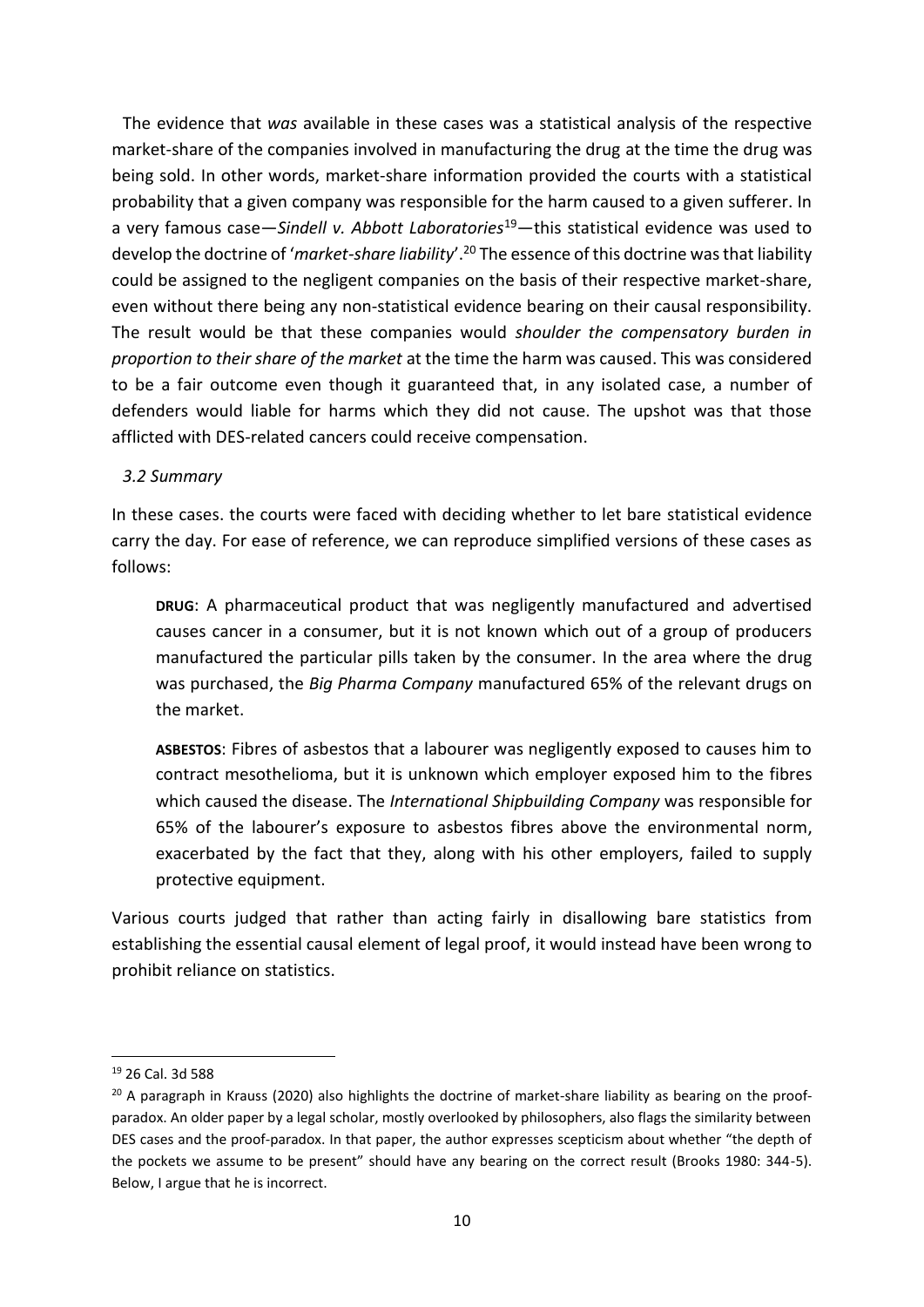There are important questions about these decisions. What is the theoretical basis for these judgements? And how far should we extend our willingness to attribute liability in this way? I discuss these issues in the next section. But before moving on, it bears emphasising that we have a very interesting result that goes against the tide of recent philosophical work on statistical evidence. If these legal doctrines are well-founded, then there should be no *categorical* bar against deciding an essential claim on the basis of bare statistics simply in virtue of unfairness to *defending* parties. And relatedly, nor should there be any universal bar on relying on bare statistics simply in virtue of them lacking some epistemic property, even when the chance of error is relatively high. Rather, if the cases described were defensibly decided, we have uncovered important instances in which bare statistical evidence can legitimately underpin legal liability.

## **4. JUSTICE AND EPISTEMIC GAPS**

I have outlined cases in which the pursuer was confronted with an *epistemic gap* that prevented them from establishing causation of harm. These situations have the following schematic features:

## *Epistemic Gaps*

- (i) it is granted that harm has been wrongfully inflicted;
- (ii) we can identify a privileged reference-class of potential harmers;
- (iii) it is impossible for the pursuer to individuate liability using familiar types of evidence that confer knowledge.

Such epistemic gaps can occur in both criminal and civil law. Sometimes epistemic gaps are entirely irremediable, but in the ASBESTOS and DRUG cases there was another form of evidence—namely statistical evidence concerning epidemiology and market-share—available to fill the epistemic gap and attribute liability. The question is whether the court was justified in filling the epistemic gap with recourse to statistical evidence?

Lord Bingham framed the decision to rely on statistics in terms of *justice*. I think that this is essentially correct, but what notion of justice might vindicate and explain this conclusion? Contemporary philosophy is overwhelmingly concerned with *distributive* justice. However, the idea that distributive concerns can properly justify doctrines of tort law is controversial among legal theorists. Indeed, a common idea is that tort law is essentially concerned with a second type of justice, namely *corrective* justice.

Corrective justice has a long pedigree. For example, alongside distributive justice it was the second category of justice identified by Aristotle.<sup>21</sup> Roughly, corrective justice concerns the

<sup>21</sup> See *Nicomachean Ethics*, Book V. For Aristotle, distributive justice concerned divisible things like honours and goods, while corrective injustice concerned voluntary and involuntary transactions. See Weinrib (2012) for contemporary discussion; Sheinman (2014) for discussion of the relationship between corrective and distributive justice in tort law.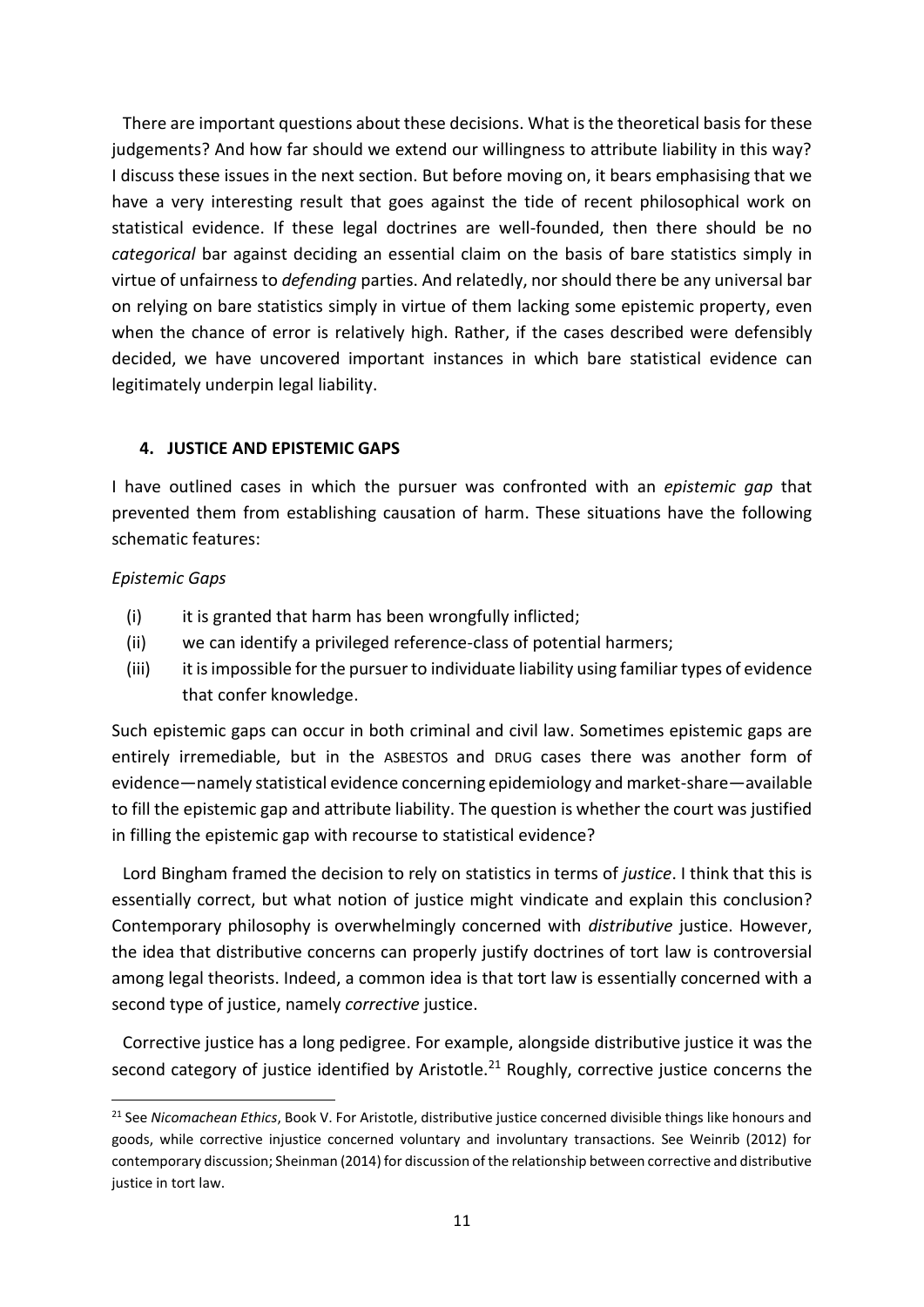restoration of the notional parity that exists between parties prior to their entering into some relationship. The criteria against which corrective justice is measured is entirely to do with how things were, and how things could have been, between the relevant parties to a relationship. For example, if I culpably fail to keep to some contract between myself and a third party, the criteria for restitution—that is the criteria for *correcting* the wrong—is simply compensating the third party for whatever loss is due to my contractual failure. This can be contrasted with compensating them according to some independent distributive standard. Clearly then, corrective and distributive justice can pull in different directions. For example, if Tiny Tim dishonestly accrues some financial benefit at the expense of a wealthy tycoon then this would be something that a concern with corrective justice would enjoin us to rectify, even if Tiny Tim's negligent benefit resulted in a more just *distribution* of resources when judged against some plausible standard of distributive justice.

I now argue that attributing liability in the ASBESTOS and DRUG cases is vindicated by *both* distributive and corrective conceptions of justice, in addition to having a strong forwardlooking rationale.

## Corrective Justice

Corrective justice, taking the position of the respective parties prior to their relationship as the benchmark, concerns correcting harms wrongfully imposed during that relationship. If a given company *C* had negligently caused (for instance) the cancer of some party to whom they owe a duty of care (such as a consumer), then this would uncontroversially constitute a wrong within the ambit of corrective justice. In the cases under discussion, there is uncertainty about *which* negligent party caused the harm.

I suggest that using statistics to impose liability effectively *approximates* corrective justice. This is easiest to see with the DRUG case and the doctrine of market-share liability. The relevant question is: how does relying on market-share statistics leave us with respect to corrective justice over the *class* of cases to which the doctrine applies? Rejecting marketshare liability, obviously, ensures a perfect absence of corrective justice insofar as no negligently harmed party will receive recompense. By contrast, apportioning liability according to market-share should, *over the class of cases*, approximate corrective justice. The victims will receive recompense, and pharmaceutical companies collectively be held responsible in proportion to their contribution to the overall harm. So long as we have no reason to suppose that this mechanism will disfavour any particular drug company—e.g. because consumers of one company have some higher propensity to sue than others—then liability by market-share is an effective way of ensuring that each defending party will be on the hook only for roughly their share of the overall harm caused. It is worth noting that the use of statistics in such cases is *defeasible—*defending parties are free to adduce evidence that there are specific reasons why market-share statistics are a misleading guide to how much harm they are responsible for.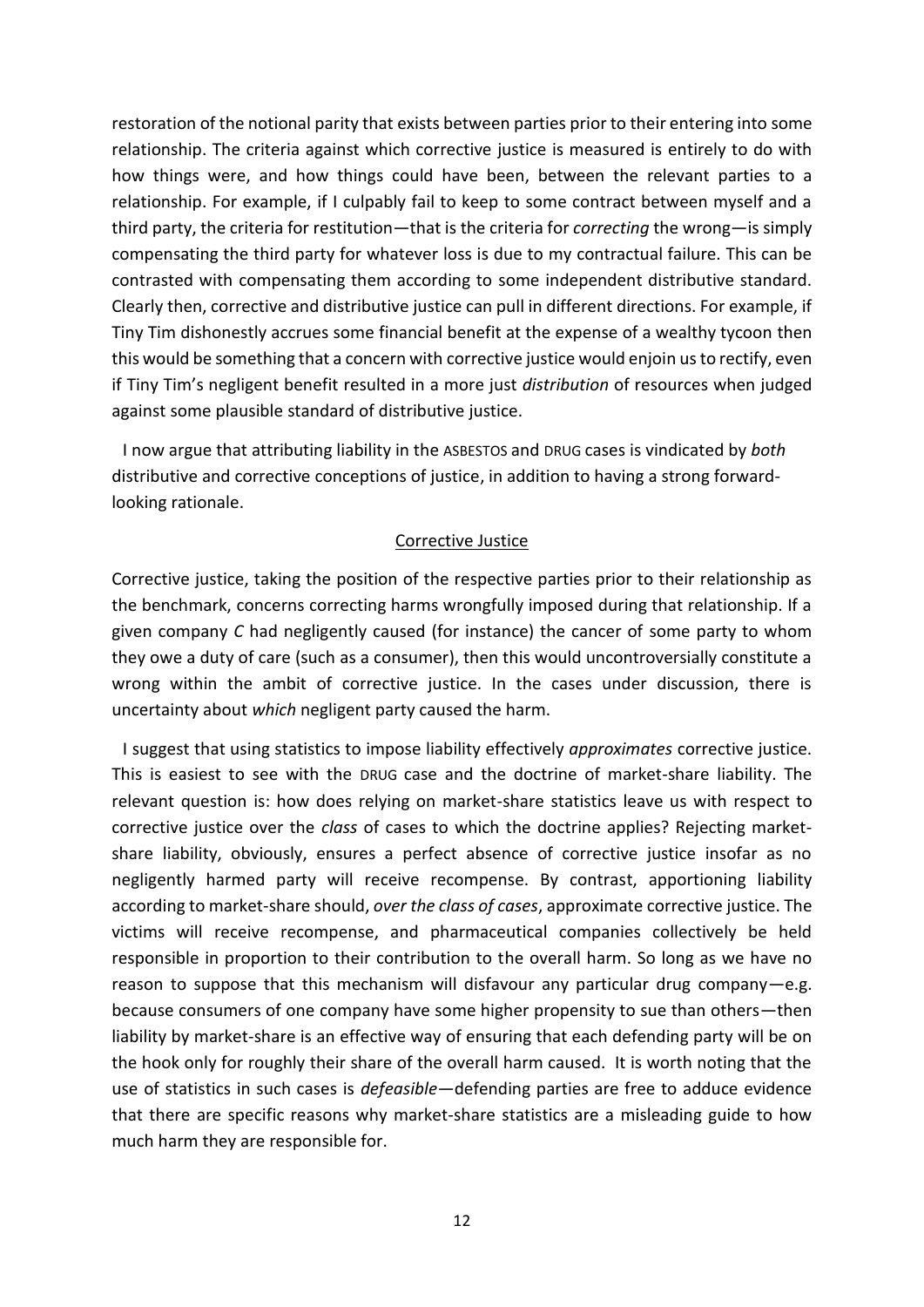This 'approximation' argument depends on some weak assumptions about the relative disvalue of two types of corrective *in*justice:

- (1) A pursuer's inability to receive compensation for a harm.
- (2) A defender erroneously being held liable for a harm.

Approaches like market-share liability all but prospectively guarantee instances of (2). After all, the relationship between market-share and harm caused is not a perfect correlation; these drugs did not have a 100% rate of causing cancer. We accept this imperfection as a way of eliminating *many more* instances of (1). Hence, justifying market-share approaches by appealing to the approximation of corrective justice depends on the supposition that the disvalue of (2) is not orders of magnitude greater than (1). It isn't feasible to mount a fullscale defence of this supposition here, but we can note that this supposition is contained within the logic of civil law. Recall, the relevant standard on which the pursuer must prove causation is the *balance of probabilities* rather than some higher standard. This suggests a tacit commitment to something in the neighbourhood of parity of value between false positives and false negatives.<sup>22</sup> (Contrast, for illustration, the criminal law, where the 'beyond a reasonable doubt' standard clearly embodies the idea that false positives—i.e. false convictions—are considerably worse than false negatives.) Hence, there is a plausible argument from the approximation of corrective justice to rely on bare statistics in establishing causation in some legal contexts.<sup>23</sup>

#### Distributive Justice

While appealing to distributive concerns in advocating for positions in civil law is controversial, there are good arguments that such concerns must play some role. It is certainly not a category error to criticise aspects of civil law on the grounds that it is regressive with respect to distributive justice (e.g. see Keren-Paz 2018). Moreover, it has been persuasively argued that we can legitimately appeal to distributive concerns in deciding *which* corrective injustices are to be given legal recognition (e.g. Gardner 2014).

I there is a fairly compelling line of thought on which distributive concerns are relevant to epistemic gap cases. The distributive implications of an institutional structure are typically an extremely important metric of the overall justice of any institution. More specifically, in scenarios like ASBESTOS and DRUG, the court is facing circumstances in which both courses of action—either letting the epistemic gap sink the case *or* relying on 'non-causal' statistical evidence—are non-ideal. From the perspective of the court, this is a *forced-choice* scenario. There is no ideal judicial solution that avoids both types of concern. Given the existence of

 $22$  It is possible to argue that civil law exhibits a slight preference for false negatives over false positives, since multiple claims have to be established on the balance of probabilities for a civil case to succeed. There is considerable lack of clarity on this issue from a theoretical perspective, illustrated by debates on the 'conjunction paradox'.

<sup>&</sup>lt;sup>23</sup> Admittedly, there may well be contextual aspects relevant for comparing the disvalue of (1) and (2) that vary with the details of the case.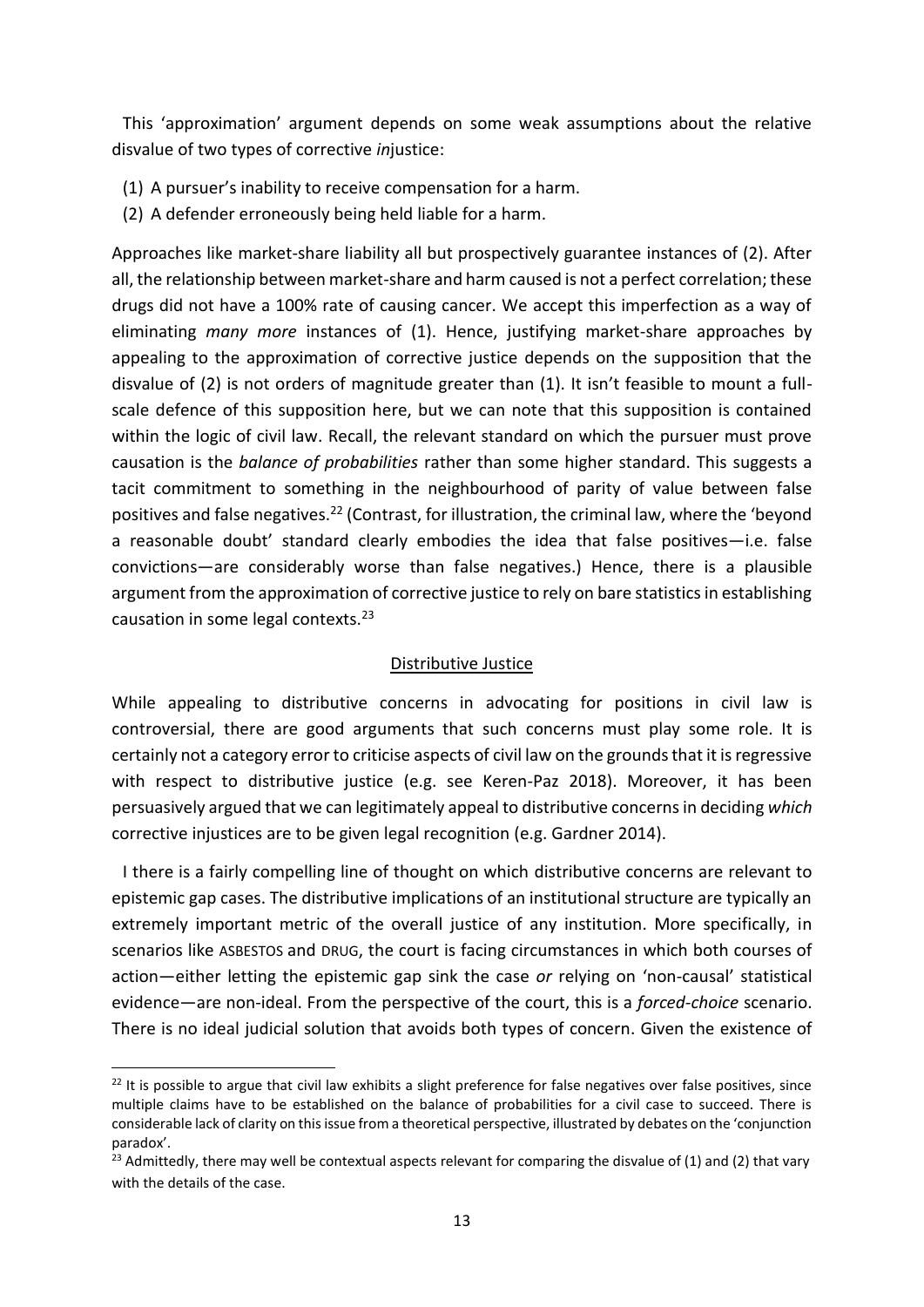such non-ideal cases, where perfect corrective justice may not be possible, it seems reasonable for a court to at least consider distributive concerns in order to adjudicate on which of two non-ideal courses of action should be taken. In sum, I suggest that there is a prima facie case for the relevance of considerations of distributive justice to epistemic gap cases; the burden of proof must rest with opponents of this view to establish the irrelevance of distributive justice.<sup>24</sup>

*If* distributive concerns are properly relevant, then the decision to attribute liability in the ASBESTOS and DRUG cases can be vindicated by a concern for distributive justice. Take the mesothelioma cases as an example. The court faced a choice between **(A)** a rule that shields shipbuilding corporations from liability for their negligence and **(B)** a rule that enables heavy industry labourers suffering from negligently inflicted mesothelioma to be compensated for these harms. The latter rule was chosen. The distributive argument—as with the change to the law of evidence mooted in ASBESTOS and DRUG—range over case *classes* rather than just individual cases. It seems clear that the solution adopted by the courts will cumulatively tend towards a more just distribution of resources on any plausible standard of distributive justice. In general, distributive justice will be served by directing resources to the class of peripatetic labourers at the expense of multinational corporations, where the court is faced with an either/or choice between these outcomes.

We have now attempted to vindicate the use of statistics on both grounds of distributive and corrective justice. However, before moving on, it is worth flagging a third family of considerations relevant to justifying legal doctrines. These are *forward-looking* considerations that concern the effect of a legal rule on society generally.

## Forward-looking Considerations

Forward-looking considerations often motivate judicial decision-making. Many forwardlooking considerations broadly concern the *incentives* that the existence of a given legal rule would create for those potentially affected by it. While the proper role of such considerations is controversial, it is clearly compelling to suppose that the creation of beneficial incentives is a good-making feature of a legal rule. For instance, a tort that holds a shopkeeper liable for merchandise falling on top of customers incentivises shopkeepers to take precautions; this is uncontroversially a benefit of having such a rule. Indeed, the relevance of incentives is accepted by opponents of statistical evidence who have constructed arguments claiming that reliance on bare statistics would create perverse incentives in certain situations (most influentially, see Enoch et. al 2012).

With this in mind, we can state the obvious: using bare statistical evidence to attribute liability in the ASBESTOS and DRUG cases provides employers with an incentive to improve safety standards. For example, in some asbestos cases, the negligence of the employer consisted in

 $24$  Before concluding the paper, I end by considering an objection from the role of the legislature in providing compensation.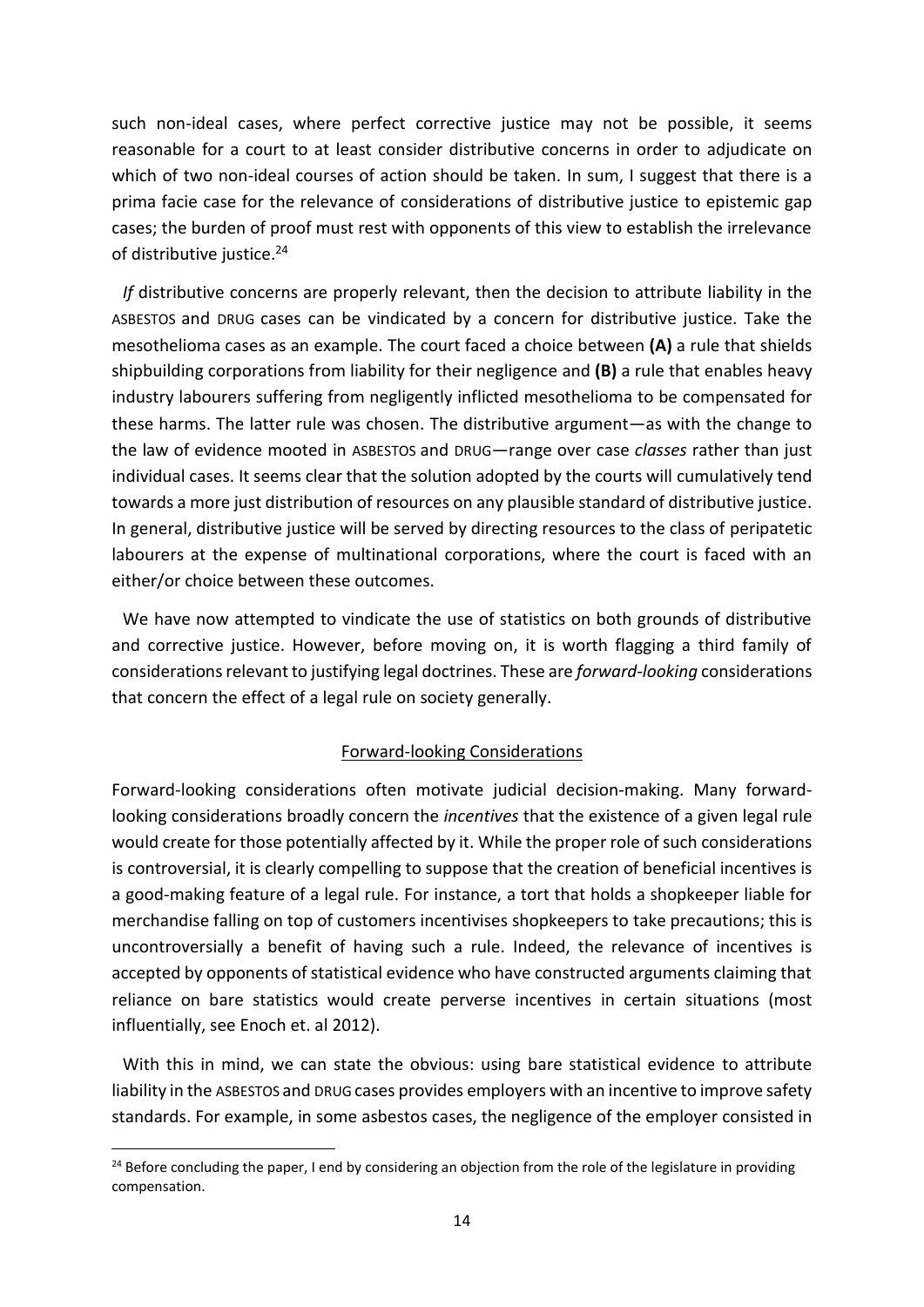their refusal to provide showers to labourers caked in asbestos dust. If it were known that there could be no liability for such negligence due to the lack of causal evidence, there would be no legal incentive for them to remedy such negligence. The reliance on statistical evidence in cases like ASBESTOS ensures that employers have reason to raise their safety standards. Indeed, the possibility of irremediable epistemic gaps could create *perverse* incentives among certain groups to avoid taking certain precautions in the knowledge that the subsequent harms could not be causally attributed to any particular member. The importance of appropriate incentives provides an argument in favour of the recourse to statistical evidence in filling some epistemic gaps.

A final forward-looking consideration concerns the effect of cases like ASBESTOS and DRUG on the public perception of justice in the legal system.<sup>25</sup> It has been argued that the mere perception of injustice is reason to be reluctant to rely on bare statistics in certain criminal cases. In the cases we are discussing, this consideration militates in the opposite direction. If the courts were forced to throw out every asbestos-related or DES case, there would be a public perception of *in*justice. To the extent that the public perception of the legal system has any role in justifying different approaches to bare statistics, it seems to favour their use here.

To summarise: the use of bare statistics to settle a legal case does not, across the board, constitute an injustice against the defending party. To the contrary, we have identified prominent examples from the civil law—justified on distributive, corrective, and forwardlooking grounds—where bare statistics carried the day. Crucially, to refuse to rely on bare statistics in these cases would have constituted an injustice against the *pursuing* party.

## **5. BLUE BUS: AN ORTHODOXY REVISITED**

Now that we have made some progress in understanding why eschewing bare statistics can create injustice, I want to return to the BLUE BUS case. It has become canonical to suppose that relying on bare statistics in BLUE BUS is woefully misguided. However, there are important similarities between it and the DRUG and ASBESTOS cases. So, is the received view really as robust as typically assumed?

I want to begin by suggesting that our intuitions against relying on statistics in cases similar to BLUE BUS are not categorical. Consider the following scenario:

**MONOPOLY BUS:** A bus negligently causes injury to a pedestrian, but there was no eye-witness evidence linking the bus to a particular company. On the route where the accident occurred, only one outfit has a regular service: the *Monopoly Bus Company*. Uncontested statistics from analysing CCTV cameras in adjacent neighbourhoods show that only 1 in every 10,000 buses passing through that area is owned by a private individual. There is no further information.

<sup>&</sup>lt;sup>25</sup> See Tribe (1971); Brooks (1980); Ross (2021a) for further discussion of statistics and public perception.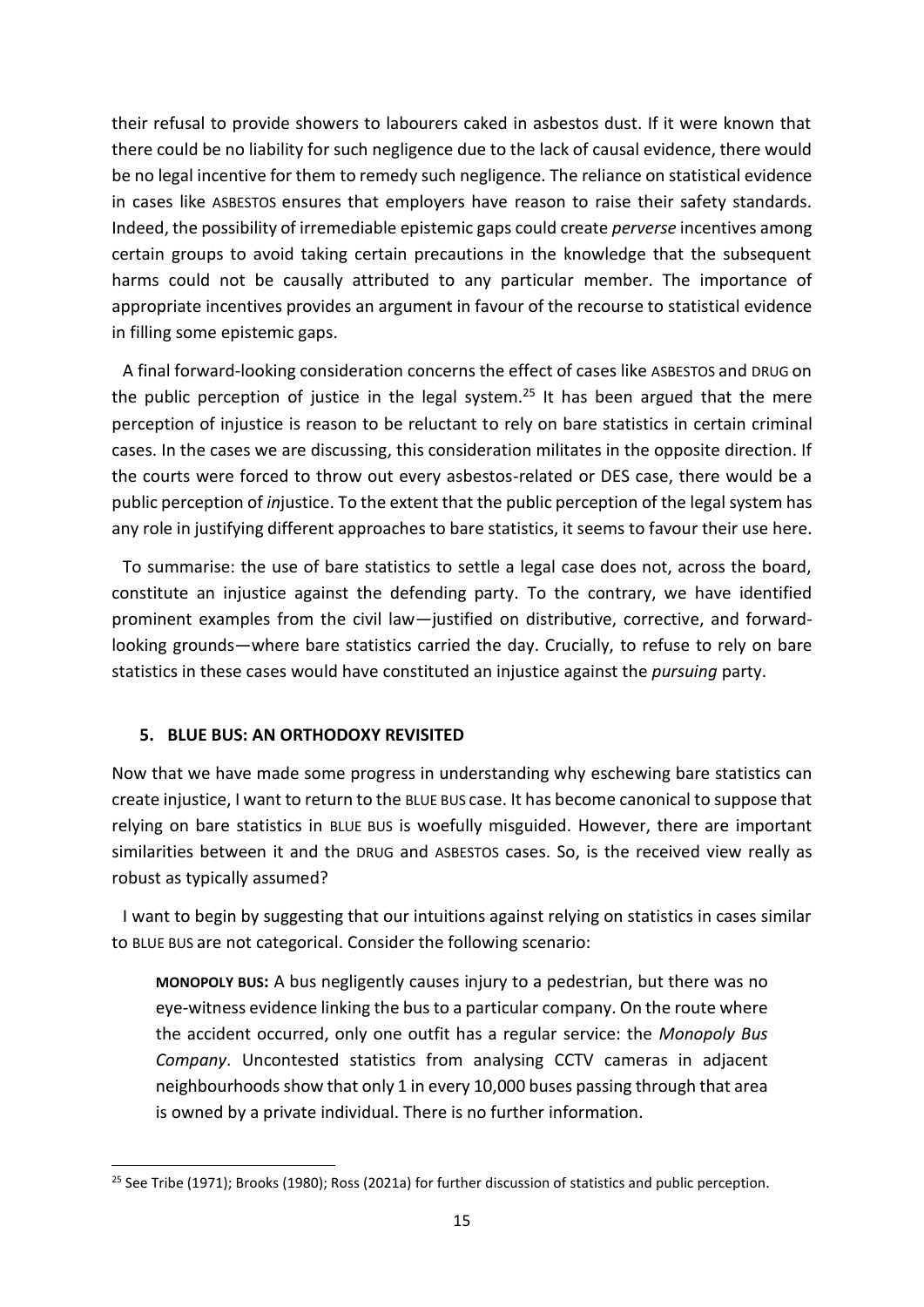On standard critical accounts of bare statistics, the evidence in this case is just as impotent as the evidence in the regular version of the BLUE BUS case: it lacks all of the epistemic properties outlined earlier (safety, sensitivity, normalcy, etc.). But failing to discern *any* relevant difference between these cases, I think, is incorrect.<sup>26</sup> Cases involving near-complete monopolies—where only one party has any market-share—throw into sharp relief the distributive and corrective arguments in favour of taking a more permissive approach to bare statistics than recent approaches allow.<sup>27</sup> There is a stronger justice-based argument for attributing liability in MONOPOLY BUS than there is in BLUE BUS.However, the difference between the MONOPOLY BUS and BLUE BUS case is a matter of degree rather than kind. As such, I think that the question of whether to attribute liability in all cases depends on weighing the relevant reasons rather than entertaining any categorical prohibition on statistical evidence.

I will now argue that the strength of the reasons favouring attributing liability in BLUE BUS have been underappreciated. For ease of discussion, let's focus on a version where there are only two bus companies in the relevant area:

**BLUE BUS:** A bus negligently causes injury to a pedestrian, but it is not known which company the bus belongs to. On the route where the accident occurred, the *Blue Bus Company* runs 65% of the buses and the *Red Bus Company* runs 35% of the buses. There is no further information.

We are left with a choice between two sub-optimal options—impose liability without causal evidence or leave injured parties in such cases uncompensated. This is an important similarity between the BLUE BUS, ASBESTOS and DRUG cases. However, there is a crucial structural difference in the nature of the epistemic gap found in BLUE BUS compared to the ASBESTOS and DRUG cases. In the latter, *every* potential causer of harm—i.e. each heavy industry employer, and each drug manufacturer—had been negligent. By contrast, in the BLUE BUS case, only one member of the reference-class was negligent. The uncertainty in BLUE BUS concerns *both* which of the relevant parties was negligent *and* which of the relevant parties caused the harm. In the ASBESTOS and DRUG cases there was no risk of sanctioning a non-negligent party, only a causally inefficacious one. In BLUE BUS, if we used some mechanism to favour the pursuer, we risk sanctioning a non-negligent company. This structural difference raises once more the spectre of unfairness to defending parties.

I will now suggest that legitimate concerns about the unfairness of imposing liability in BLUE BUS are outweighed by countervailing considerations in favour of imposing liability. For sake of discussion, I will focus on the possibility of apportioning liability according to market-share.

 $26$  Empirical study supports my intuition. Subsequent examination of the Wells' effect found it to be largely absent in cases involving 99.9% probabilities (see Wright et. al 1996).

<sup>&</sup>lt;sup>27</sup> Again, it is important to bear in mind that this presumption in favour of the monopoly having caused the harm is defeasible if there is exculpatory evidence—it does not amount to an imposition of strict liability onto monopolies.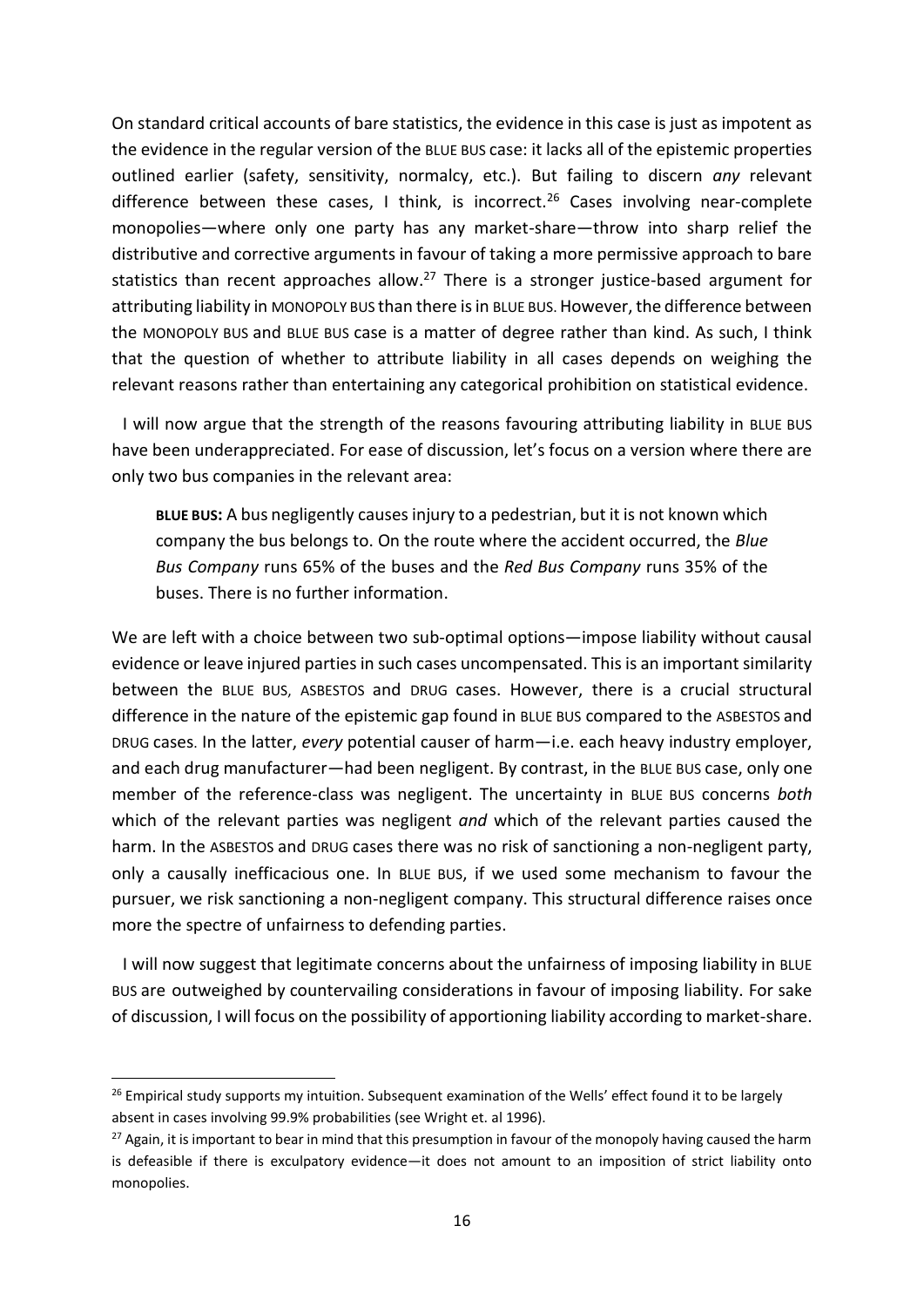Starting with considerations relating to corrective justice, it seems evident that attributing liability according to market-share gets us closer to the ideal of corrective justice than throwing out the case. This will obviously be true if we assume that there will be iterations of the BLUE BUS scenario with the two companies being causally efficacious in different instances, but bearing the costs for each accident according to their market-share. Over repeated iterations, market-share liability, all else being equal, will tend towards a perfect approximation of corrective justice. However, we will also get closer to corrective justice even if we assume that the BLUE BUS case is a one-off. Legally, the magnitude of a corrective injustice is quantified in monetary terms according to the level of damages that would be owed to the pursuing party. Suppose that this is assessed at *n.* Throwing out the case for want of evidence guarantees that the remaining corrective injustice is of magnitude *n.* Attributing liability according to market-share, regardless of which company in fact causes the harm, will lead to a corrective injustice of a smaller magnitude than *n.* (If the Blue Bus Company causes the accident then there is a corrective injustice against the Red Bus Company of *n*\*.35 and a corrective injustice of *n*\*.65 if the Red Bus Company caused the crash. Each lower than the corrective injustice of *n* that occurs if the case is thrown out).

Moving to distributive justice, it is reasonable to suppose that commercial transport firms will be better able to bear unexpected financial losses in proportion to their market-share, or to bear relevant insurance costs, than individual pedestrians. Of course, as with the distributive justification for the decision in the ASBESTOS and DRUG cases, this must be interpreted as pertaining to the *class* of cases rather than necessarily to each individual case. Interpreted this way, the distributive case for market-share liability in BLUE BUS is straightforward.

There may still be a lingering sense of iniquity in using market-share liability in cases involving competing parties where not all have been legally negligent. In cases like DRUG, all of the potential causers of harm—i.e. all of the DES manufacturers—were just as bad as each other. They had each been negligent, so we feel little compunction about holding each of them market-share liable. This common normative shortcoming appears to be absent in BLUE BUS-type cases, where only one party has been negligent. I suggest that we can assuage this worry by considering some additional attractive principles.

Consider the following principle:

**SHARED STANDARDS**: Whenever a harm is negligently caused but falls into an epistemic gap, it is reasonable to apportion responsibility among potential harmers when they each share similar standards with respect to creating risk of harm.

The initial worry with attributing liability in the BLUE BUS case was that the parties were not on all fours with respect to their normative shortcoming. But, market-share liability can be predicated on the defending parties having roughly similar *standards* with respect to the risk of causing negligent harm*.* Hence, in such cases, there can nonetheless be an important sense in which there is normative parity between the parties. When there is such rough parity, we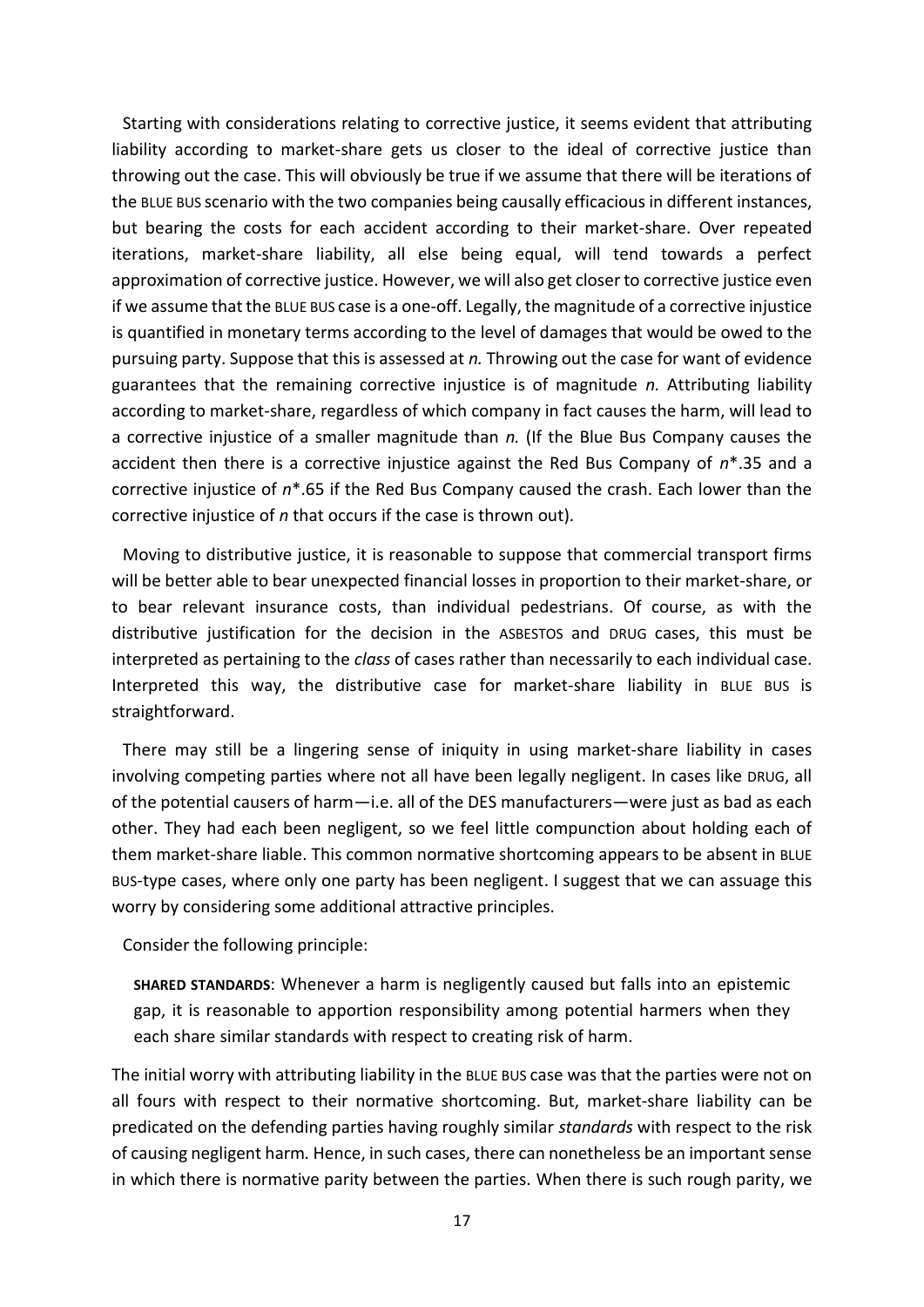can justify apportioning liability in the BLUE BUS case by noting that it roughly reflects the amount of *risk of negligent harm* that a given party is exposing pedestrians to.<sup>28</sup> The important thing to remember about market-share liability is its defeasibility. Those 'on the hook' in virtue of their market-share can adduce evidence in their favour demonstrating that they have more exacting safety standards, blocking the inference from *n*% share of the market to *n*% likelihood of having caused the harm.

Focusing on standards in this way has important advantages. Firstly, it has the forwardlooking benefit of creating a virtuous circle for companies worried about such liability to increase their standards above those of their immediate competitors. Secondly, it reduces the influence of *luck* in determining which party assumes liability. The problematic role of luck in tort law is a familiar concern—the very same negligent action can have vastly different results depending on circumstantial luck. Consider the following counterfactual. A bus driver negligently pulls out without looking. World A: no-one is nearby, no damage is caused. World B: she dents a Ferrari, causing £50,000 of damage. Circumstantial luck can generate extreme variation in the sanctions a party is liable for. By apportioning liability according to marketshare in the BLUE BUS case—in other words, apportioning liability according to the level of risk imposed—we reduce the decisive role of such circumstantial luck.

A second principle further supports the legitimacy of attributing liability in BLUE BUS**:**

**RESPONSIBILITY FOR EPISTEMIC GAPS**: when parties can reasonably be held responsible for the *existence* of an epistemic gap, this weighs in favour of them bearing (part) responsibility for harms falling into that epistemic gap.

Modern technology affords companies with ways to gather extremely reliable evidence about where their vehicles are at any given time. Trackers are used for a variety of purposes by companies such as to provide additional information to consumers (e.g. about expected delivery times) and to monitor the performance of their employees. By the same token, such trackers could establish the involvement or otherwise of a given vehicle in an accident. Whether or not to install these devices, and to accept the consequences of their not doing so, is a decision entirely up to commercial agents. Given that this option exists, and that it would not be particularly onerous for the commercial outfits to take it, their decision not to close the epistemic gap can, I suggest, justify favouring the pursuer in a forced-choice situation where the pursuer is harmed by the very existence of the epistemic gap. Such a principle has the obvious forward-looking benefit, where applicable, of incentivising parties to take steps to eliminate epistemic gaps.

Of course, as has been pointed out in the literature on liability to defensive harming, even innocent victims of harm play some role in determining how much risk of harm there is in a

<sup>&</sup>lt;sup>28</sup> I flag, without endorsing, a separate idea according to which risk-imposition can amount to harm in its own right. See Oberdiek (2017) for discussion.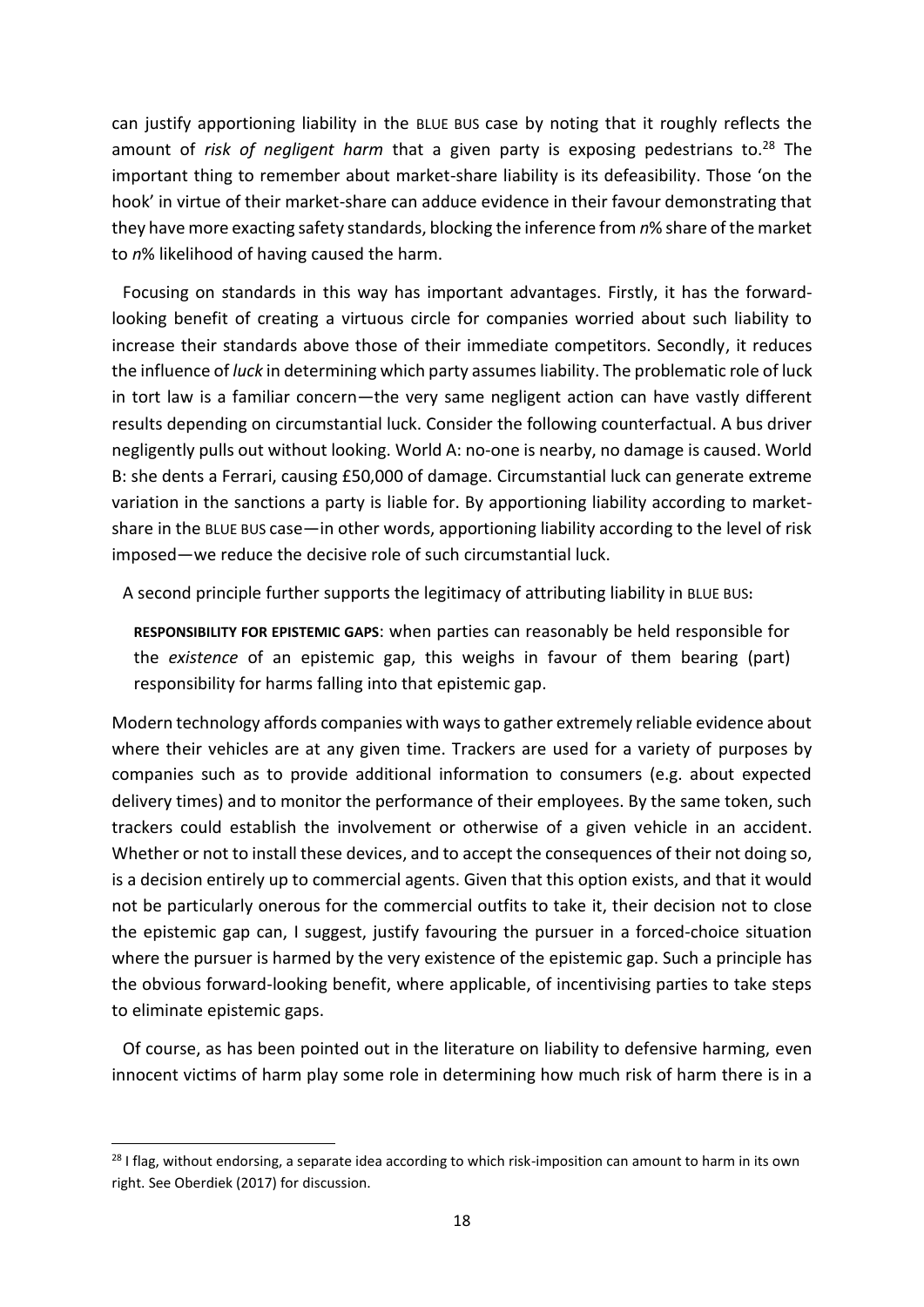given scenario. <sup>29</sup> An individual could eliminate risk by increasing their own safety standards in virtue of remaining in bed all day. Equally, they could eliminate any epistemic gap by carrying a GPS tracker at all times. My argument here, as with many in the law, turns on a notion of reasonability—who is it reasonable to expect to take steps to increase standards and eliminate epistemic gaps? In all the cases discussed, I submit, that burden lies with the defending party. These defeasible principles—**SHARED STANDARDS** and **RESPONSIBILITY FOR EPISTEMIC GAPS**—militate in favour of attributing liability by market-share in the venerable BLUE BUS case.

To close, I want to consider an objection to my argument concerning the relevance of alternative compensation mechanisms. The orthodox response to the proof paradox enjoins us to treat the harms in BLUE BUS just like 'Acts of God'—such as lightning strikes—for which there is no legal remedy. Some might argue that there should ideally be state-provisioned compensation for victims of Blue Bus-style epistemic gaps that ameliorate the harsh effect of rejecting such cases. It is far from clear to me that a taxpayer-funded compensation scheme would be the normatively ideal response to such cases since it would involve the public assuming responsibility for corporate negligence. Perhaps other models, such as an industryfinanced compensation scheme, would be more defensible. However, there is a sense in which this is irrelevant to the normative debate concerning how the courts should adjudicate on epistemic gap cases when they are faced with them. For, it is not within the gift of the courts to institute such a scheme. The debate on legal statistics has become increasingly concerned with making prescriptions about how courts should act in the face of real legal dilemmas—as it borne out by recent claims about the proper use of DNA evidence—so the positions we adopt in this debate must respond to the nature of the society in which we live. In the ASBESTOS and DRUG cases, the courts were faced with a situation in which other compensation mechanism did not exist. My argument has been that in attributing liability, they made the right decision. Of course, it may be that defenders of orthodox solutions to the proof paradox deny this and hold that the courts should have rejected such cases. Perhaps they believe that compensating people for harms that fall within epistemic gaps is a legislative responsibility and never a judicial one. But, if this is so, then it turns out their solution to the proof paradox rests on a fundamental jurisprudential position about the proper role of the courts which has not yet been defended as an assumption in this debate. This, by itself, is a theoretically striking finding.<sup>30</sup>

The BLUE BUS case has been taken as a paradigmatic demonstration of why we should never rely on bare statistics. I hope to have shown that things are far less clear than is often supposed. Not only does it have important affinities with other legal cases in which attributing liability is entirely defensible, but there are viable arguments—from distributive justice,

<sup>&</sup>lt;sup>29</sup> See, for example, Lazar (2009) for an extensive discussion.

<sup>&</sup>lt;sup>30</sup> See Stein (2005) for useful discussion.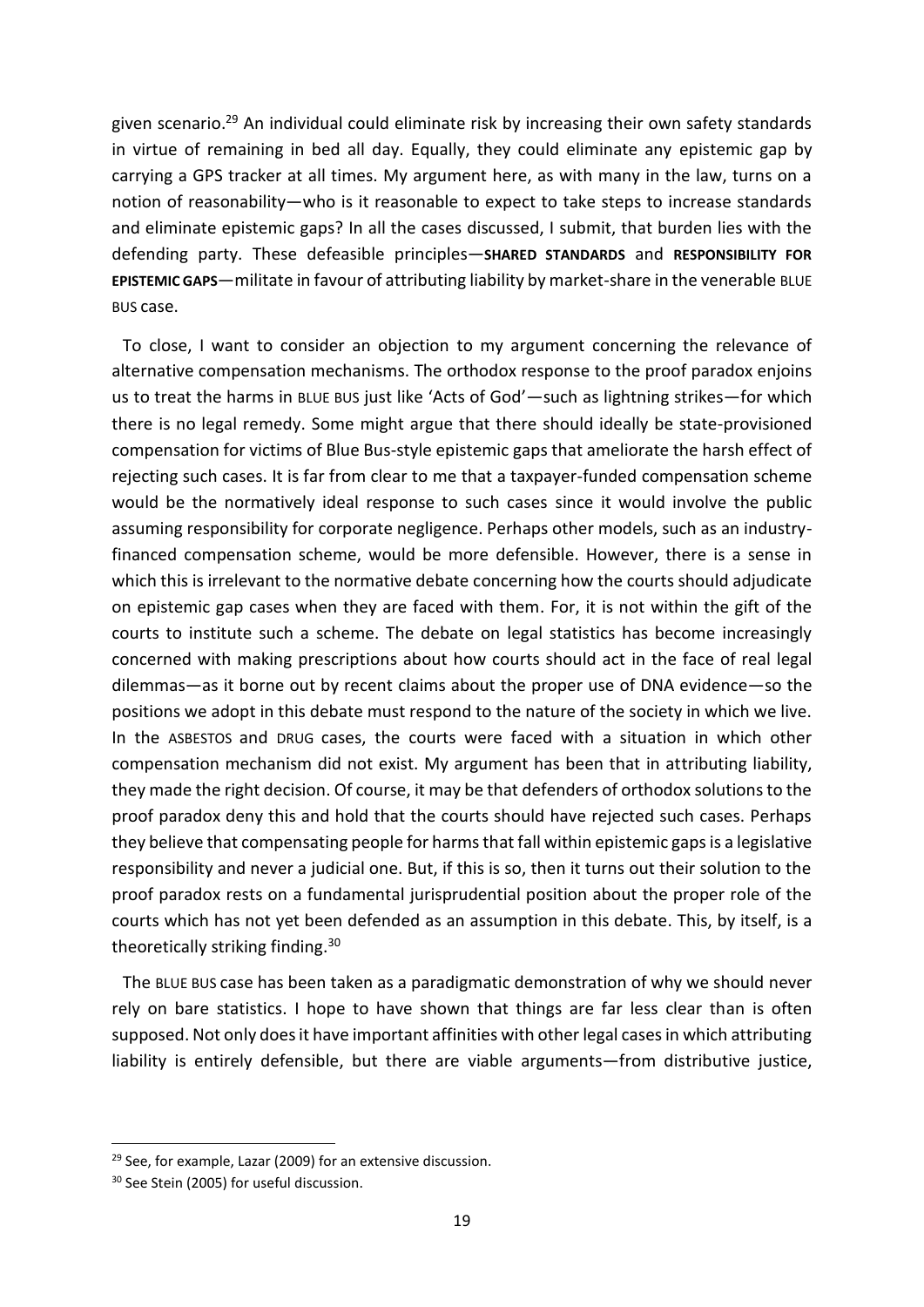corrective justice, and forward-looking considerations—supporting the use of statistics about market-share to attribute liability in the BLUE BUS case.

## **6. CONCLUDING REMARKS**

Justice can demand that the law rely on bare statistics in attributing liability, as shown by prominent legal responses to gaps in evidence surrounding asbestos poisoning and carcinogenic medicines. Not only does this go against an emerging orthodoxy in legal philosophy about the solution to the proof paradox, but it also underscores broader lessons for the debate on statistical evidence and legal philosophy generally.

Firstly, while it is natural to focus on how using suboptimal evidence can wrong a defending party, there are powerful cases in which a failure to accept 'second best' evidence constitutes an injustice against those who have been harmed. The law of evidence and proof are doubleedged; rejecting certain types of evidence may make it harder to get things wrong, but it also makes it harder to get things right too. Especially in the civil law, when there can be vast inequalities in the resources available to pursuers and defenders, there are situations in which justice demands that we err on the side of accepting false positives rather than false negatives.

Secondly, future research must go beyond the currently dominant approach to statistical evidence on which universal prescriptions are made about the proper role of statistics based on considering a narrow range of cases. In particular we must go beyond justifying such universal prescriptions by noting *generic facts* about the epistemic properties of such evidence. This approach leaves out the rich context in which rules of evidence evolve, the differences between criminal and civil law, and the fact that different cases bring up bespoke issues. Moreover, cases involving bare statistic are structurally various—sometimes they involve a collection of negligent parties, sometimes they involve a single negligent party, and there are likely unexplored cases between these extremes.

Thirdly, doctrines of evidence law are amenable to discussion from the lens of distributive justice, a fact that recent work on statistical evidence has not accounted for. Not only does this further support the contention that we cannot make a priori universal prescriptions about the proper role of bare statistics, it provides us with a way to make important distinctions between different cases. Put bluntly, there are different imperatives of justice when large and wealthy organisations do battle in court compared to the case of a moribund sufferer of asbestos-related mesothelioma attempting to gain compensation.

Finally, it is worth stressing that I do not mean to suggest that contemporary work on bare statistical evidence reaches the wrong conclusion in the majority of cases. But it *is* important to now move towards a theoretical stance that moves beyond categorical prescriptions and displays sensitivity to the different considerationsrelevant to different types of case. Not only will this bring legal nuance into the philosophical literature, it will enable us to contribute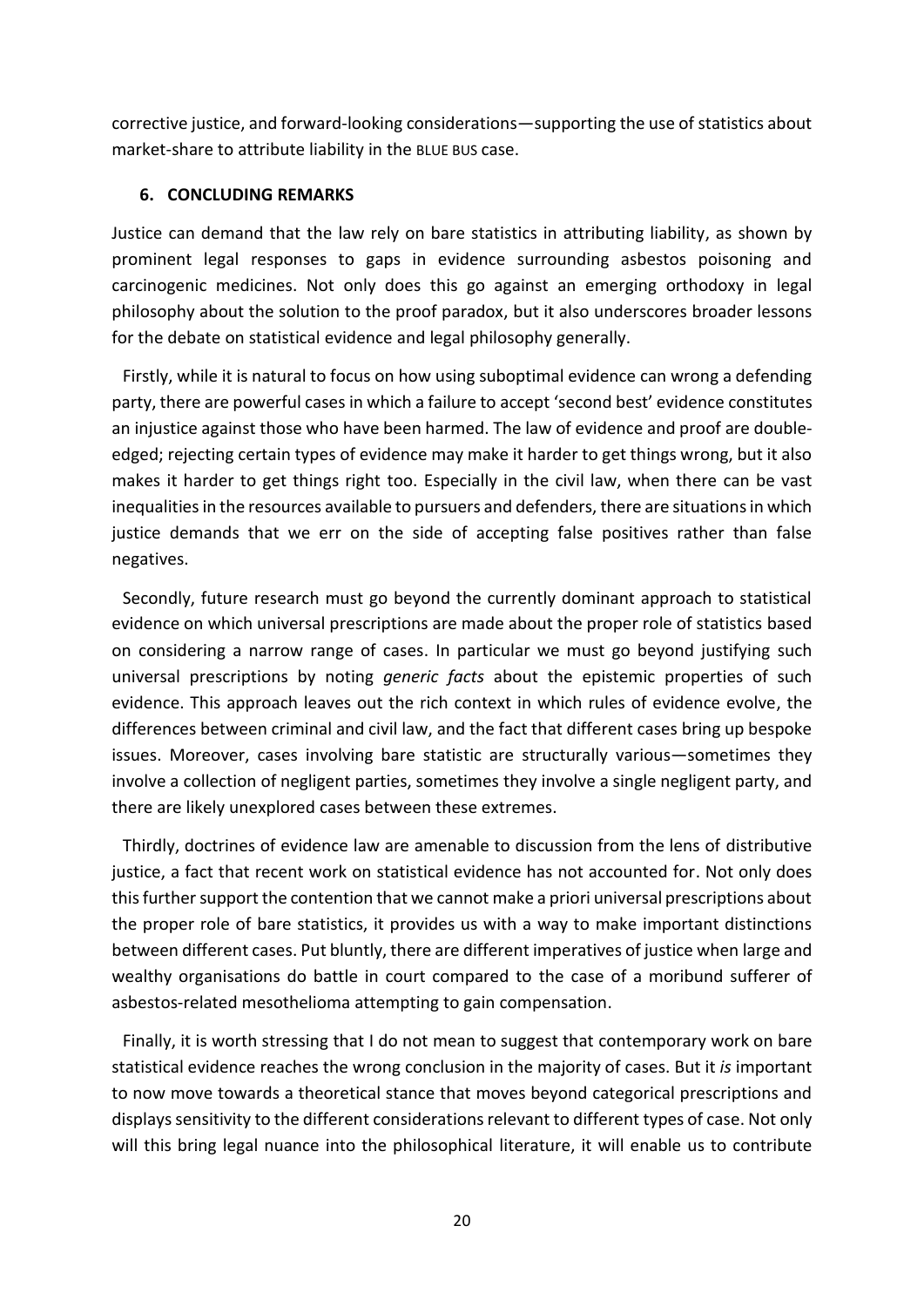more effectively to socially important dilemmas faced by the legal system. In this way, I hope, we can continue the rich vein of legal theory produced by philosophers in recent years.<sup>31</sup>

## **References**

Blome-Tillmann, Michael (2015). Sensitivity, Causality, and Statistical Evidence in Courts of Law. *Thought*, *4*, 102–112. doi: 10.1002/tht3.163

——— (2017). 'More Likely Than Not' - Knowledge First and the Role of Statistical Evidence in Courts of Law. In Adam Carter, Emma Gordon & Benjamin Jarvis (eds.), *Knowledge First - Approaches in Epistemology and Mind*. Oxford: Oxford University Press. pp. 278–292.

Brook, J. (1984). The use of statistical evidence of identification in civil litigation: Well-worn hypotheticals, real cases, and controversy. *Saint Louis University Law Journal*, *29*, 293-352.

Buchak, Lara (2014). Belief, credence, and norms. *Philosophical Studies, 169*, 285–311. doi: 10.1007/s11098- 013-0182-y

Cheng, Edward (2013). Reconceptualising the Burden of Proof. *Yale Law Journal*, *122*, 1254–1279.

——— and Nunn, G.A. (2016). DNA, Blue Bus, and phase changes. *The International Journal of Evidence & Proof, 20*, 12-120. doi: 10.1177/1365712715623556.

Cohen, L. J. (1977). *The Probable and the Provable*. Oxford: Clarendon Press

Di Bello, Marcello (2019). Trial by Statistics: Is a High Probability of Guilt Enough to Convict? *Mind 128*, 1045- 1084. doi: 10.1093/mind/fzy026

Eggleston, Richard (1980). The Probability Debate. *Criminal Law Review, Nov*, 678-688.

Enoch, David, Spectre, Levi, & Fisher, Talia (2012). Statistical Evidence, Sensitivity, and the Legal Value of Knowledge. *Philosophy and Public Affairs, 40*, 197–224. doi: 10.1111/papa.12000

Gardiner, Georgi (2017). In defence of reasonable doubt. *Journal of Applied Philosophy*, *34*, 221-241. doi: 10.1111/japp.12173

——— (2018). Legal Burdens of Proof and Statistical Evidence. In David Coady & James Chase (eds.), *The Routledge Handbook of Applied Epistemology*. London: Routledge.

——— (2019). The Reasonable and the Relevant: Legal Standards of Proof. *Philosophy & Public Affairs, 47,*  288-318. doi: 10.1111/papa.12149

Gardner, J. (2014). What is tort law for? Part 2. The place of distributive justice. In Oberdiek, J. (Ed.). *Philosophical foundations of the law of torts.* Oxford University Press.

Hedden, Brian & Colyvan, Mark (2019). Legal Probabilism: A Qualified Defence. *Journal of Political Philosophy, 27,* 448-468. doi: 10.1111/jopp.12180

Krauss, Sam (2020). Against the Alleged Insufficiency of Statistical Evidence*. Florida State University Law Review, 47,* 801-825.

Keren-Paz, T. (2018). *Torts, egalitarianism and distributive justice*. Routledge.

Laudan, Larry (2006). *Truth, Error, and Criminal Law: An Essay in Legal Epistemology*. Cambridge: Cambridge University Press.

Lazar, Seth (2009). Responsibility, Risk, and Killing in Self‐Defense. *Ethics, 119*, 699-728. doi: 10.1086/605727 Littlejohn, Clayton (2020). Truth, Knowledge, and the Standard of Proof in Criminal Law. *Synthese*, *197*, 5253– 5286. doi: 10.1007/s11229-017-1608-4

Oberdiek, J. (ed.) (2014). *Philosophical foundations of the law of torts*. Oxford University Press.

——— (2017). *Imposing Risk: A Normative Framework*. Oxford: Oxford University Press.

<sup>&</sup>lt;sup>31</sup> My thanks to Marcello Di Bello and Ho Hock Lai for comments, to audiences at the University of Glasgow's *Law and Philosophy Network* and at the London School of Economics' *Popper Seminar* for sharp and generous questioning, to my friends and colleagues in the LSE's Probe Group for their feedback on a previous draft, and to everyone else with whom I have discussed the proof paradox over the past few years.